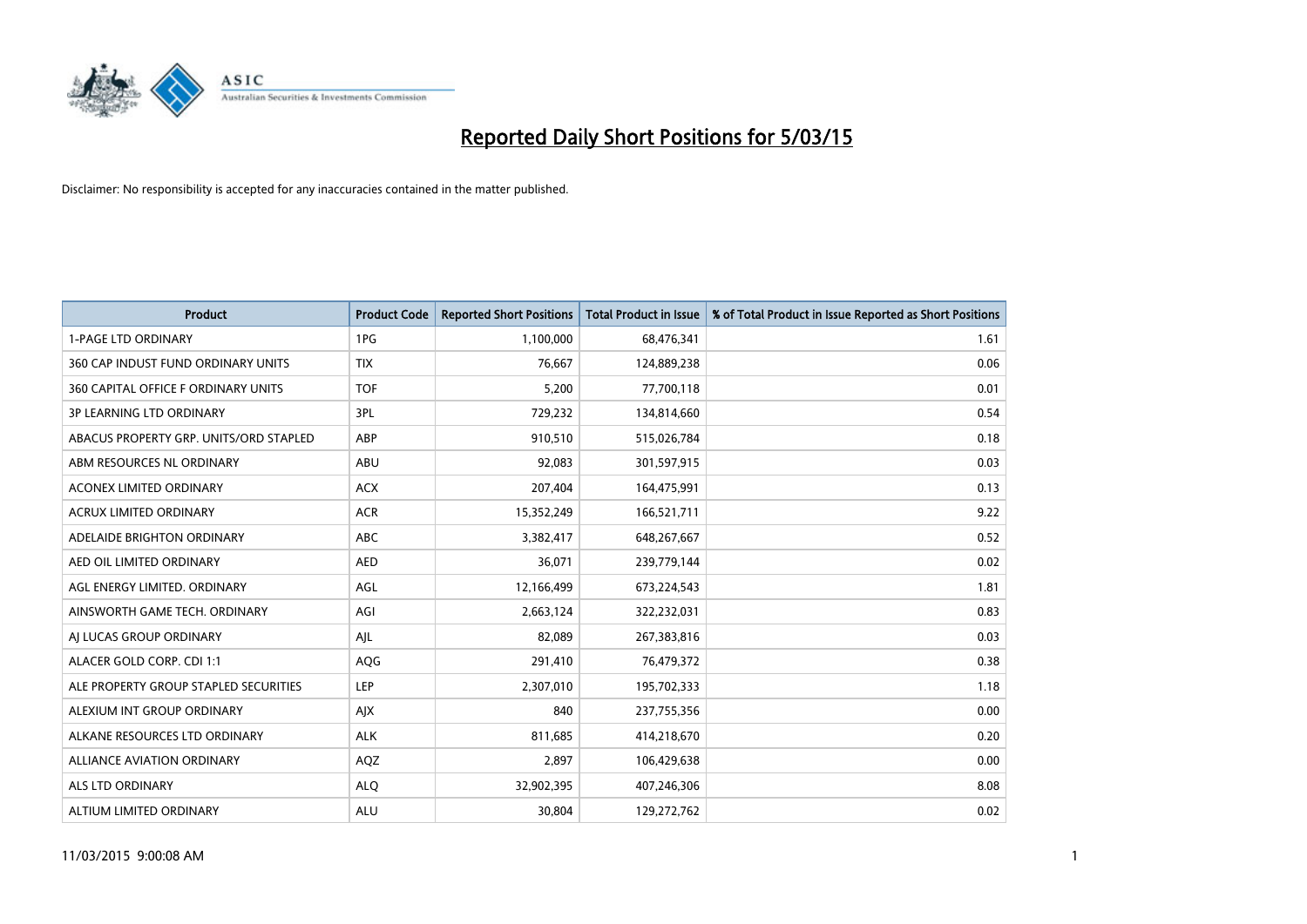

| <b>Product</b>                          | <b>Product Code</b> | <b>Reported Short Positions</b> | <b>Total Product in Issue</b> | % of Total Product in Issue Reported as Short Positions |
|-----------------------------------------|---------------------|---------------------------------|-------------------------------|---------------------------------------------------------|
| ALUMINA LIMITED ORDINARY                | <b>AWC</b>          | 9,338,222                       | 2,806,225,615                 | 0.33                                                    |
| AMALGAMATED HOLDINGS ORDINARY           | AHD                 | 286                             | 157,963,509                   | 0.00                                                    |
| AMCOM TELECOMM, ORDINARY                | AMM                 | 2,400,305                       | 266,399,148                   | 0.90                                                    |
| AMCOR LIMITED ORDINARY                  | AMC                 | 3,465,932                       | 1,206,684,923                 | 0.29                                                    |
| AMP LIMITED ORDINARY                    | AMP                 | 10,488,625                      | 2,957,737,964                 | 0.35                                                    |
| ANSELL LIMITED ORDINARY                 | <b>ANN</b>          | 3,883,134                       | 153,139,924                   | 2.54                                                    |
| ANTARES ENERGY LTD ORDINARY             | AZZ                 | 335,532                         | 241,500,000                   | 0.14                                                    |
| ANZ BANKING GRP LTD ORDINARY            | ANZ                 | 14,419,997                      | 2,765,980,222                 | 0.52                                                    |
| APA GROUP STAPLED SECURITIES            | <b>APA</b>          | 10,900,216                      | 1,114,307,369                 | 0.98                                                    |
| APN NEWS & MEDIA ORDINARY               | <b>APN</b>          | 2,951,113                       | 1,029,041,356                 | 0.29                                                    |
| APN OUTDOOR GRP ORDINARY                | <b>APO</b>          | 13,508                          | 166,614,509                   | 0.01                                                    |
| AQUARIUS PLATINUM. ORDINARY             | AQP                 | 2,821,473                       | 1,502,695,183                 | 0.19                                                    |
| ARAFURA RESOURCE LTD ORDINARY           | ARU                 | 2,000                           | 441,270,644                   | 0.00                                                    |
| ARB CORPORATION ORDINARY                | ARP                 | 614,525                         | 79,156,214                    | 0.78                                                    |
| ARDENT LEISURE GROUP STAPLED SECURITIES | AAD                 | 7,493,851                       | 442,211,804                   | 1.69                                                    |
| ARENA REIT. STAPLED                     | <b>ARF</b>          | 87,191                          | 211,949,183                   | 0.04                                                    |
| ARISTOCRAT LEISURE ORDINARY             | ALL                 | 884,234                         | 633,822,253                   | 0.14                                                    |
| ARRIUM LTD ORDINARY                     | ARI                 | 170,022,055                     | 2,937,293,755                 | 5.79                                                    |
| ASALEO CARE LIMITED ORDINARY            | AHY                 | 7,242,438                       | 603,469,434                   | 1.20                                                    |
| ASCIANO LIMITED ORDINARY                | <b>AIO</b>          | 6,125,801                       | 975,385,664                   | 0.63                                                    |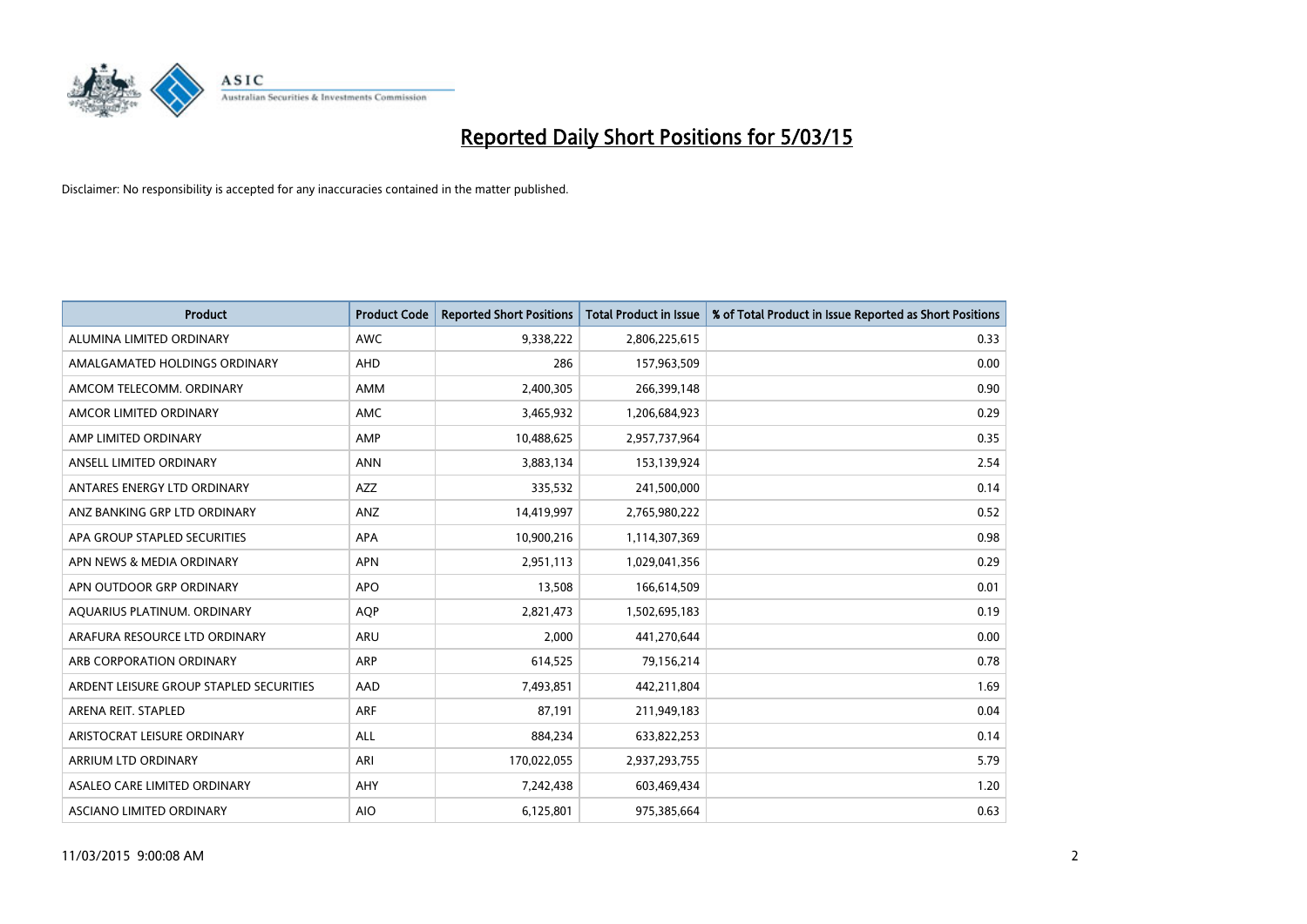

| <b>Product</b>                            | <b>Product Code</b> | <b>Reported Short Positions</b> | <b>Total Product in Issue</b> | % of Total Product in Issue Reported as Short Positions |
|-------------------------------------------|---------------------|---------------------------------|-------------------------------|---------------------------------------------------------|
| ASHLEY SERVICES GRP ORDINARY              | <b>ASH</b>          | 498,972                         | 150,000,000                   | 0.33                                                    |
| ASPEN GROUP ORD/UNITS STAPLED             | APZ                 | 38,927                          | 113,183,450                   | 0.03                                                    |
| ASPIRE MINING LTD ORDINARY                | <b>AKM</b>          | 1,000,001                       | 703,463,306                   | 0.14                                                    |
| ASTRO JAP PROP GROUP STAPLED US PROHIBIT. | AJA                 | 119,861                         | 66,449,934                    | 0.18                                                    |
| ASX LIMITED ORDINARY                      | ASX                 | 5,239,760                       | 193,595,162                   | 2.71                                                    |
| ATLAS IRON LIMITED ORDINARY               | <b>AGO</b>          | 103,300,833                     | 919,475,619                   | 11.23                                                   |
| AUCKLAND INTERNATION ORDINARY             | AIA                 | 74,344                          | 1,190,484,097                 | 0.01                                                    |
| AURIZON HOLDINGS LTD ORDINARY             | AZJ                 | 5,376,387                       | 2,123,934,162                 | 0.25                                                    |
| AUSDRILL LIMITED ORDINARY                 | <b>ASL</b>          | 24,533,484                      | 312,277,224                   | 7.86                                                    |
| AUSENCO LIMITED ORDINARY                  | AAX                 | 414,741                         | 168,449,799                   | 0.25                                                    |
| AUSNET SERVICES STAPLED SECURITIES        | <b>AST</b>          | 38,005,023                      | 3,466,913,009                 | 1.10                                                    |
| AUST CAREERS NETWORK ORDINARY             | <b>ACO</b>          | 500,000                         | 83,748,775                    | 0.60                                                    |
| AUST INDUSTRIAL REIT UNIT                 | ANI                 | 45,276                          | 96,288,031                    | 0.05                                                    |
| <b>AUSTAL LIMITED ORDINARY</b>            | ASB                 | 84,279                          | 346,865,169                   | 0.02                                                    |
| AUSTBROKERS HOLDINGS ORDINARY             | <b>AUB</b>          | 143,958                         | 61,740,597                    | 0.23                                                    |
| AUSTEX OIL LIMITED ORDINARY               | <b>AOK</b>          | 62,000                          | 558,571,402                   | 0.01                                                    |
| AUSTIN ENGINEERING ORDINARY               | ANG                 | 391,662                         | 84,274,004                    | 0.46                                                    |
| AUSTIN EXPLORATION ORDINARY               | <b>AKK</b>          | 6,131,283                       | 332,607,790                   | 1.84                                                    |
| AUSTRALIAN AGRICULT, ORDINARY             | AAC                 | 4,226,767                       | 532,474,721                   | 0.79                                                    |
| AUSTRALIAN PHARM. ORDINARY                | API                 | 5,997,887                       | 488,115,883                   | 1.23                                                    |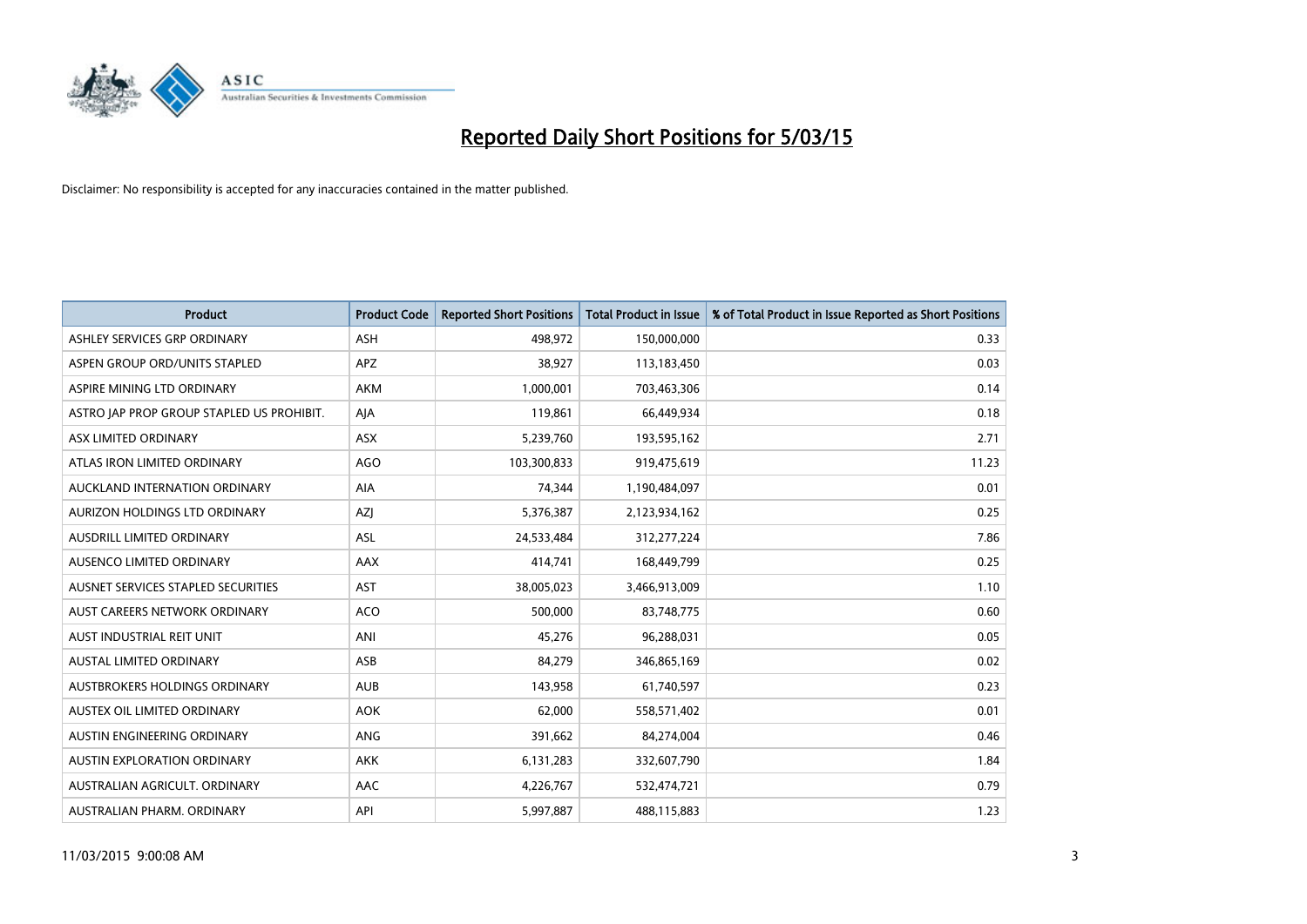

| <b>Product</b>                       | <b>Product Code</b> | <b>Reported Short Positions</b> | <b>Total Product in Issue</b> | % of Total Product in Issue Reported as Short Positions |
|--------------------------------------|---------------------|---------------------------------|-------------------------------|---------------------------------------------------------|
| AUTOMOTIVE HOLDINGS ORDINARY         | AHE                 | 2,531,292                       | 306,437,941                   | 0.83                                                    |
| AVEO GROUP STAPLED SECURITIES        | <b>AOG</b>          | 572,852                         | 499,484,314                   | 0.11                                                    |
| AVITA MEDICAL LTD ORDINARY           | <b>AVH</b>          | 35,492                          | 325,308,404                   | 0.01                                                    |
| AWE LIMITED ORDINARY                 | AWE                 | 27,298,660                      | 525,861,050                   | 5.19                                                    |
| AZONTO PET LTD ORDINARY              | <b>APY</b>          | $\mathbf{1}$                    | 1,159,375,100                 | 0.00                                                    |
| AZUMAH RESOURCES ORDINARY            | <b>AZM</b>          | $\mathbf{1}$                    | 393,850,639                   | 0.00                                                    |
| <b>BANDANNA ENERGY ORDINARY</b>      | <b>BND</b>          | 17,540,654                      | 528,481,199                   | 3.32                                                    |
| BANK OF QUEENSLAND. ORDINARY         | <b>BOQ</b>          | 4,445,652                       | 366,982,047                   | 1.21                                                    |
| <b>BASE RES LIMITED ORDINARY</b>     | <b>BSE</b>          | 335,868                         | 563,902,771                   | 0.06                                                    |
| <b>BATHURST RES LTD. ORDINARY</b>    | <b>BRL</b>          | 207,998                         | 947,828,434                   | 0.02                                                    |
| <b>BC IRON LIMITED ORDINARY</b>      | <b>BCI</b>          | 16,581,582                      | 196,196,992                   | 8.45                                                    |
| BEACH ENERGY LIMITED ORDINARY        | <b>BPT</b>          | 72,368,598                      | 1,297,496,886                 | 5.58                                                    |
| <b>BEACON LIGHTING GRP ORDINARY</b>  | <b>BLX</b>          | 1.000                           | 215,075,927                   | 0.00                                                    |
| <b>BEADELL RESOURCE LTD ORDINARY</b> | <b>BDR</b>          | 40,228,647                      | 798,657,280                   | 5.04                                                    |
| BEGA CHEESE LTD ORDINARY             | <b>BGA</b>          | 2,929,380                       | 152,602,945                   | 1.92                                                    |
| BENDIGO AND ADELAIDE ORDINARY        | <b>BEN</b>          | 15,669,294                      | 450,953,890                   | 3.47                                                    |
| BERKELEY RESOURCES ORDINARY          | <b>BKY</b>          | 39,680                          | 180,361,323                   | 0.02                                                    |
| <b>BHP BILLITON LIMITED ORDINARY</b> | <b>BHP</b>          | 8,408,699                       | 3,211,691,105                 | 0.26                                                    |
| <b>BIGAIR GROUP LIMITED ORDINARY</b> | <b>BGL</b>          | 9,750                           | 174,826,438                   | 0.01                                                    |
| <b>BILLABONG ORDINARY</b>            | <b>BBG</b>          | 7,325,136                       | 990,370,034                   | 0.74                                                    |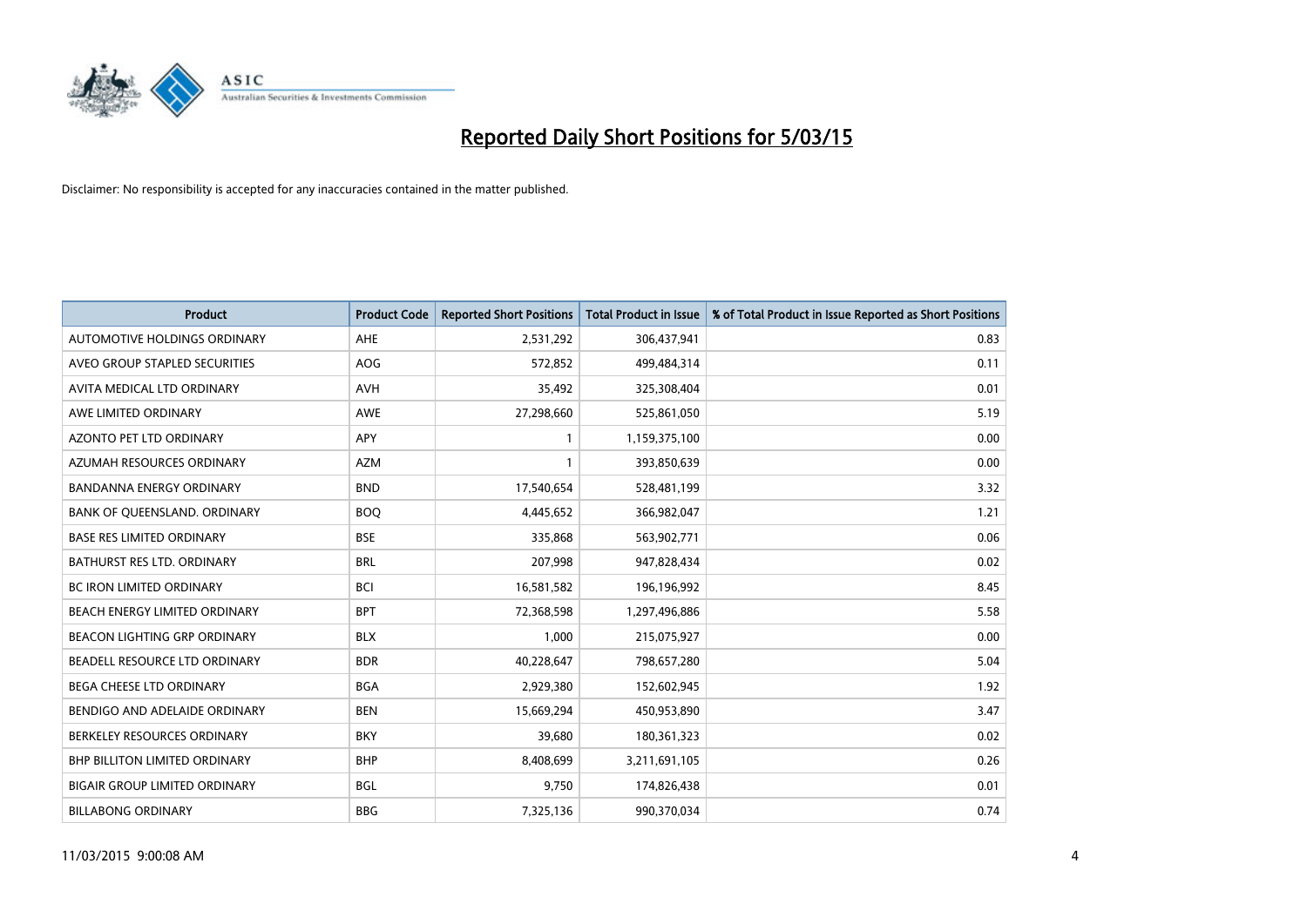

| <b>Product</b>                      | <b>Product Code</b> | <b>Reported Short Positions</b> | <b>Total Product in Issue</b> | % of Total Product in Issue Reported as Short Positions |
|-------------------------------------|---------------------|---------------------------------|-------------------------------|---------------------------------------------------------|
| <b>BIONOMICS LIMITED ORDINARY</b>   | <b>BNO</b>          | 25,362                          | 417,669,567                   | 0.01                                                    |
| <b>BLACKHAM RESOURCES ORDINARY</b>  | <b>BLK</b>          | 1,568,683                       | 178,162,680                   | 0.88                                                    |
| <b>BLACKMORES LIMITED ORDINARY</b>  | <b>BKL</b>          | 17,689                          | 17,224,284                    | 0.10                                                    |
| <b>BLUE ENERGY LIMITED ORDINARY</b> | <b>BUL</b>          | 50,000                          | 1,140,993,237                 | 0.00                                                    |
| <b>BLUESCOPE STEEL LTD ORDINARY</b> | <b>BSL</b>          | 4,263,295                       | 565,225,282                   | 0.75                                                    |
| <b>BOART LONGYEAR ORDINARY</b>      | <b>BLY</b>          | 16,669,918                      | 930,864,944                   | 1.79                                                    |
| <b>BORA BORA RESOURCES ORDINARY</b> | <b>BBR</b>          | 247,808                         | 35,970,000                    | 0.69                                                    |
| BORAL LIMITED, ORDINARY             | <b>BLD</b>          | 11,313,789                      | 782,736,249                   | 1.45                                                    |
| <b>BRADKEN LIMITED ORDINARY</b>     | <b>BKN</b>          | 5,013,995                       | 171,027,249                   | 2.93                                                    |
| <b>BRAMBLES LIMITED ORDINARY</b>    | <b>BXB</b>          | 4,789,132                       | 1,566,289,727                 | 0.31                                                    |
| BREVILLE GROUP LTD ORDINARY         | <b>BRG</b>          | 3,419,172                       | 130,095,322                   | 2.63                                                    |
| <b>BRICKWORKS LIMITED ORDINARY</b>  | <b>BKW</b>          | 33,343                          | 148,403,478                   | 0.02                                                    |
| BT INVESTMENT MNGMNT ORDINARY       | <b>BTT</b>          | 11,875                          | 292,408,424                   | 0.00                                                    |
| <b>BURSON GROUP LTD ORDINARY</b>    | <b>BAP</b>          | 509,424                         | 163,585,666                   | 0.31                                                    |
| <b>BURU ENERGY ORDINARY</b>         | <b>BRU</b>          | 15,630,847                      | 339,997,078                   | 4.60                                                    |
| <b>BWP TRUST ORDINARY UNITS</b>     | <b>BWP</b>          | 16,351,490                      | 642,383,803                   | 2.55                                                    |
| CABCHARGE AUSTRALIA ORDINARY        | CAB                 | 8,081,600                       | 120,430,683                   | 6.71                                                    |
| CADENCE CAPITAL ORDINARY            | <b>CDM</b>          | 170,000                         | 200,104,938                   | 0.08                                                    |
| CALTEX AUSTRALIA ORDINARY           | <b>CTX</b>          | 242,473                         | 270,000,000                   | 0.09                                                    |
| CAPE LAMBERT RES LTD ORDINARY       | <b>CFE</b>          | 280,137                         | 626,686,586                   | 0.04                                                    |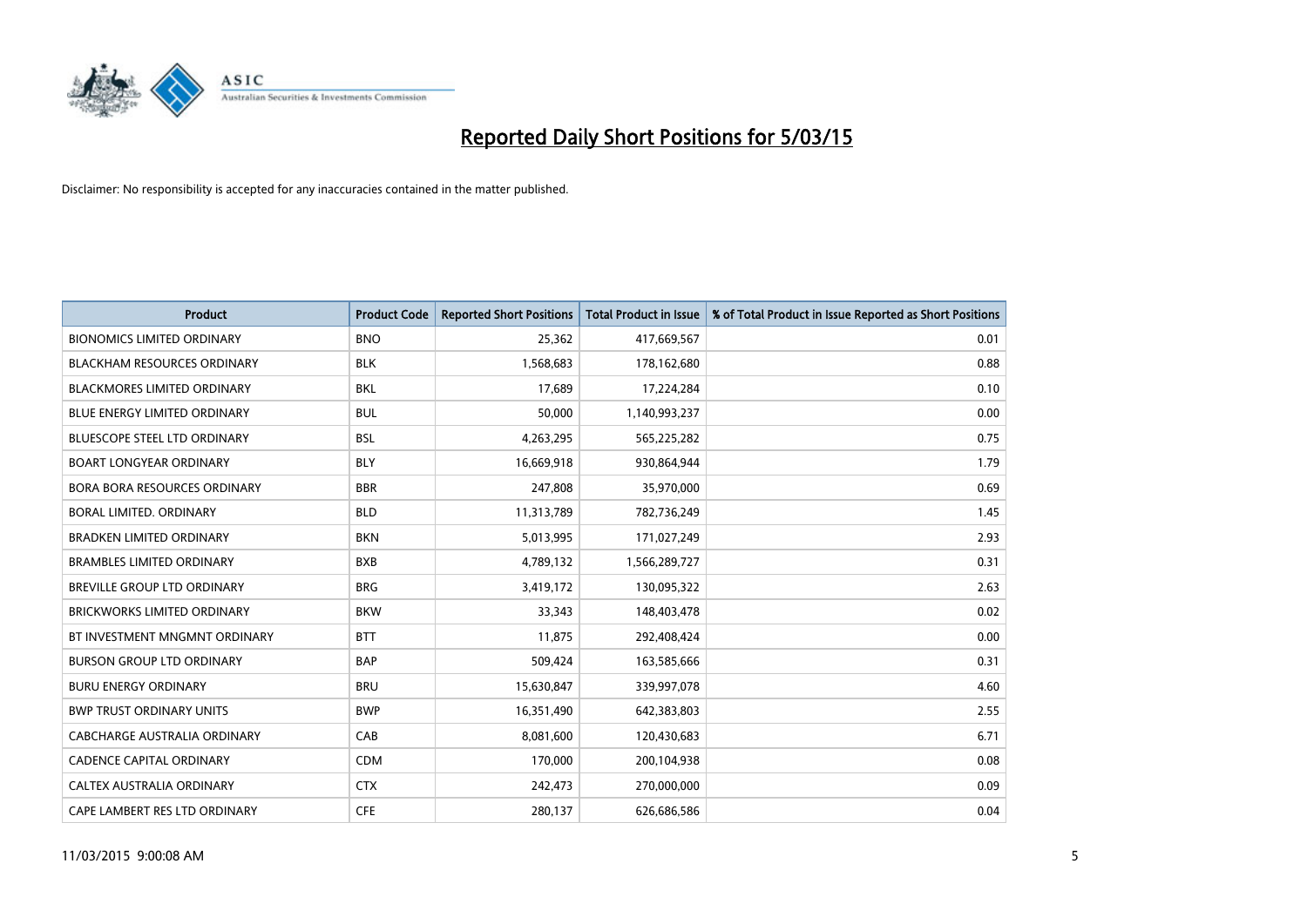

| <b>Product</b>                          | <b>Product Code</b> | <b>Reported Short Positions</b> | <b>Total Product in Issue</b> | % of Total Product in Issue Reported as Short Positions |
|-----------------------------------------|---------------------|---------------------------------|-------------------------------|---------------------------------------------------------|
| CAPITOL HEALTH ORDINARY                 | CAJ                 | 259,022                         | 522,280,212                   | 0.05                                                    |
| CARDNO LIMITED ORDINARY                 | <b>CDD</b>          | 17,689,100                      | 164,564,684                   | 10.75                                                   |
| <b>CARINDALE PROPERTY UNIT</b>          | <b>CDP</b>          | 8,823                           | 70,000,000                    | 0.01                                                    |
| CARNARVON PETROLEUM ORDINARY            | <b>CVN</b>          | 1,877,169                       | 988,295,069                   | 0.19                                                    |
| <b>CARNEGIE WAVE ENERGY ORDINARY</b>    | <b>CWE</b>          | 62,500                          | 1,748,807,098                 | 0.00                                                    |
| CARSALES.COM LTD ORDINARY               | <b>CRZ</b>          | 281,817                         | 239,001,759                   | 0.12                                                    |
| CARSALES.COM LTD. ORDINARY              | <b>CAR</b>          | 7,023,580                       | 239,001,759                   | 2.94                                                    |
| CASH CONVERTERS ORDINARY                | CCV                 | 7,012,137                       | 478,876,525                   | 1.46                                                    |
| CEDAR WOODS PROP. ORDINARY              | <b>CWP</b>          | 282,248                         | 78,336,371                    | 0.36                                                    |
| CENTRAL PETROLEUM ORDINARY              | <b>CTP</b>          | 10,999                          | 368,718,957                   | 0.00                                                    |
| CENTURIA METRO REIT STAPLED             | <b>CMA</b>          | 698,404                         | 71,500,158                    | 0.98                                                    |
| <b>CHALLENGER LIMITED ORDINARY</b>      | <b>CGF</b>          | 969,398                         | 569,725,821                   | 0.17                                                    |
| CHARTER HALL GROUP STAPLED US PROHIBIT. | <b>CHC</b>          | 2,711,610                       | 359,342,032                   | 0.75                                                    |
| <b>CHARTER HALL RETAIL UNITS</b>        | <b>COR</b>          | 12,173,050                      | 375,554,374                   | 3.24                                                    |
| <b>CHORUS LIMITED ORDINARY</b>          | <b>CNU</b>          | 148,648                         | 396,369,767                   | 0.04                                                    |
| CLEARVIEW WEALTH LTD ORDINARY           | <b>CVW</b>          | 10,001                          | 581,111,182                   | 0.00                                                    |
| CLINUVEL PHARMACEUT. ORDINARY           | <b>CUV</b>          | 12,802                          | 44,554,787                    | 0.03                                                    |
| COAL OF AFRICA LTD ORDINARY             | <b>CZA</b>          | 426                             | 1,599,368,613                 | 0.00                                                    |
| <b>COALSPUR MINES LTD ORDINARY</b>      | <b>CPL</b>          | 8,480                           | 641,544,455                   | 0.00                                                    |
| COCA-COLA AMATIL ORDINARY               | <b>CCL</b>          | 19,634,282                      | 763,590,249                   | 2.57                                                    |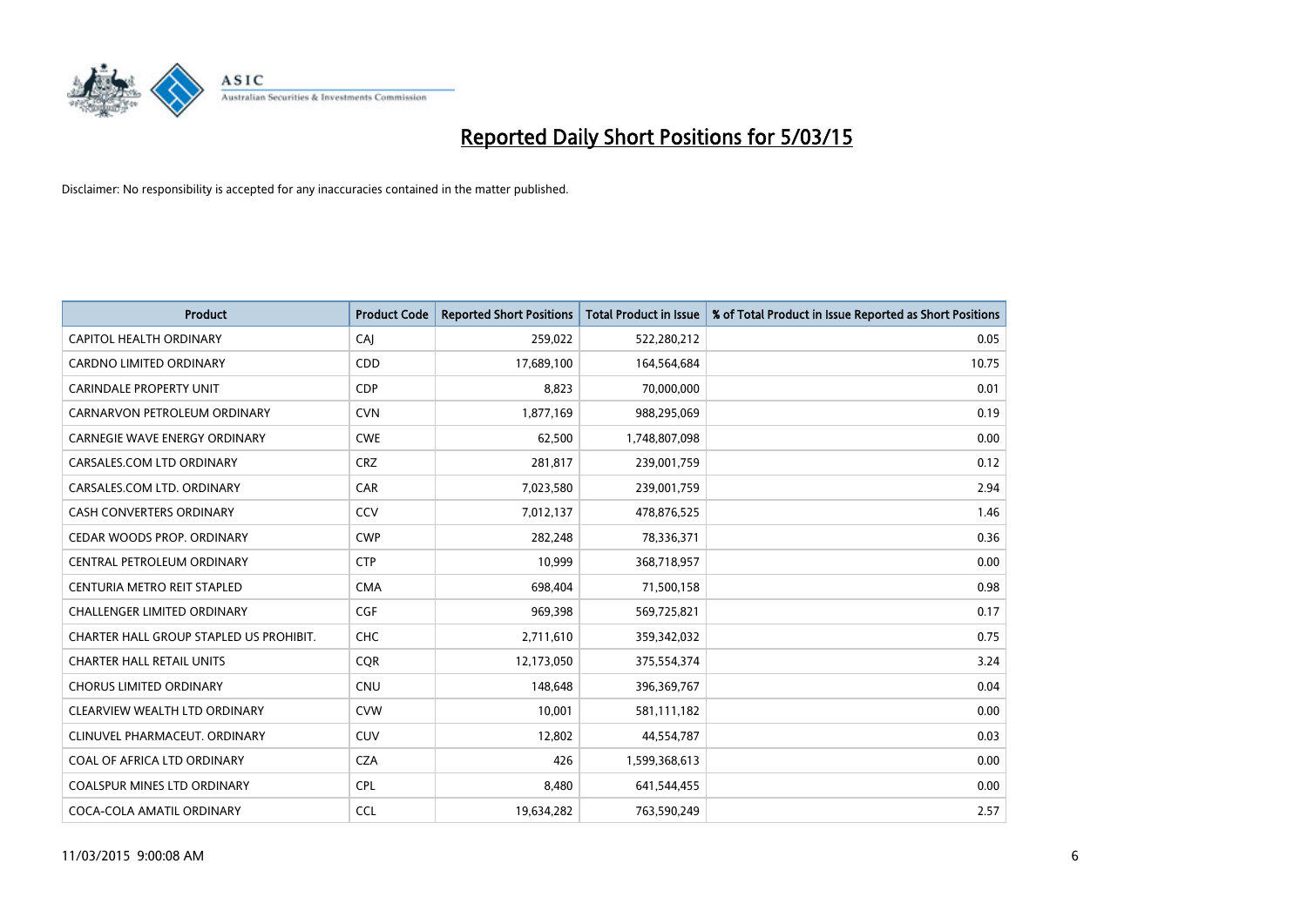

| <b>Product</b>                          | <b>Product Code</b> | <b>Reported Short Positions</b> | <b>Total Product in Issue</b> | % of Total Product in Issue Reported as Short Positions |
|-----------------------------------------|---------------------|---------------------------------|-------------------------------|---------------------------------------------------------|
| <b>COCHLEAR LIMITED ORDINARY</b>        | <b>COH</b>          | 3,916,636                       | 57,081,775                    | 6.86                                                    |
| <b>COCKATOO COAL ORDINARY</b>           | <b>COK</b>          | 167,987                         | 46,335,196,929                | 0.00                                                    |
| <b>CODAN LIMITED ORDINARY</b>           | <b>CDA</b>          | 2,461                           | 177,063,244                   | 0.00                                                    |
| <b>COFFEY INTERNATIONAL ORDINARY</b>    | <b>COF</b>          | 6,075                           | 255,833,165                   | 0.00                                                    |
| <b>COLLECTION HOUSE ORDINARY</b>        | <b>CLH</b>          | 1,186,328                       | 130,443,227                   | 0.91                                                    |
| COMMONWEALTH BANK, ORDINARY             | <b>CBA</b>          | 14,243,449                      | 1,621,319,194                 | 0.88                                                    |
| <b>COMPASS RESOURCES ORDINARY</b>       | <b>CMR</b>          | 7,472                           | 1,403,744,100                 | 0.00                                                    |
| COMPUTERSHARE LTD ORDINARY              | <b>CPU</b>          | 5,675,911                       | 556,203,079                   | 1.02                                                    |
| <b>COOPER ENERGY LTD ORDINARY</b>       | <b>COE</b>          | 580,840                         | 331,905,323                   | 0.18                                                    |
| <b>CORP TRAVEL LIMITED ORDINARY</b>     | <b>CTD</b>          | 1,088,955                       | 96,993,355                    | 1.12                                                    |
| COVER-MORE GRP LTD ORDINARY             | <b>CVO</b>          | 7,761,737                       | 317,750,000                   | 2.44                                                    |
| <b>CREDIT CORP GROUP ORDINARY</b>       | <b>CCP</b>          | 321,803                         | 46,296,407                    | 0.70                                                    |
| <b>CROMWELL PROP STAPLED SECURITIES</b> | <b>CMW</b>          | 33,614,026                      | 1,737,728,114                 | 1.93                                                    |
| <b>CROWN RESORTS LTD ORDINARY</b>       | <b>CWN</b>          | 14,992,201                      | 728,394,185                   | 2.06                                                    |
| <b>CSG LIMITED ORDINARY</b>             | CSV                 | 743,165                         | 284,148,839                   | 0.26                                                    |
| <b>CSL LIMITED ORDINARY</b>             | <b>CSL</b>          | 963,492                         | 473,895,326                   | 0.20                                                    |
| <b>CSR LIMITED ORDINARY</b>             | <b>CSR</b>          | 9,417,244                       | 506,000,315                   | 1.86                                                    |
| <b>CUDECO LIMITED ORDINARY</b>          | <b>CDU</b>          | 8,920,733                       | 248,722,167                   | 3.59                                                    |
| DECMIL GROUP LIMITED ORDINARY           | <b>DCG</b>          | 864,117                         | 168,607,794                   | 0.51                                                    |
| DEEP YELLOW LIMITED ORDINARY            | <b>DYL</b>          | 1,002                           | 1,905,001,219                 | 0.00                                                    |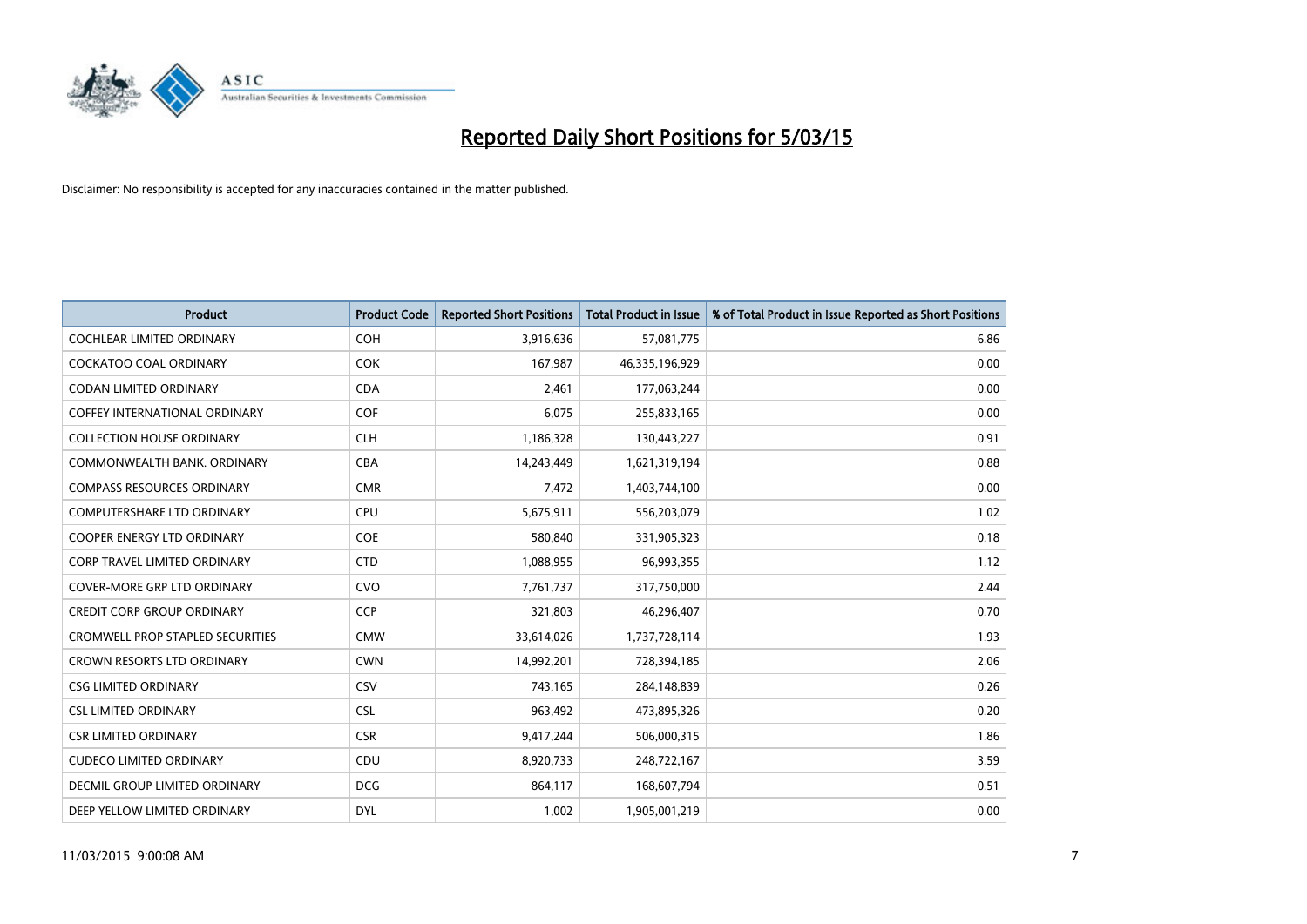

| <b>Product</b>                     | <b>Product Code</b> | <b>Reported Short Positions</b> | <b>Total Product in Issue</b> | % of Total Product in Issue Reported as Short Positions |
|------------------------------------|---------------------|---------------------------------|-------------------------------|---------------------------------------------------------|
| DEVINE LIMITED ORDINARY            | <b>DVN</b>          | 1,548                           | 158,730,556                   | 0.00                                                    |
| DEXUS PROPERTY GROUP STAPLED UNITS | <b>DXS</b>          | 3,295,474                       | 905,531,797                   | 0.36                                                    |
| DICK SMITH HLDGS ORDINARY          | <b>DSH</b>          | 16,653,775                      | 236,511,364                   | 7.04                                                    |
| DISCOVERY METALS LTD ORDINARY      | <b>DML</b>          | 365,417                         | 644,039,581                   | 0.06                                                    |
| DOMINO PIZZA ENTERPR ORDINARY      | <b>DMP</b>          | 1,234,659                       | 86,560,773                    | 1.43                                                    |
| DONACO INTERNATIONAL ORDINARY      | <b>DNA</b>          | 11,824,634                      | 683,274,102                   | 1.73                                                    |
| DOWNER EDI LIMITED ORDINARY        | <b>DOW</b>          | 21,980,156                      | 435,399,975                   | 5.05                                                    |
| DRAGON MINING LTD ORDINARY         | <b>DRA</b>          | 63,000                          | 88,840,613                    | 0.07                                                    |
| DRILLSEARCH ENERGY ORDINARY        | <b>DLS</b>          | 13,223,092                      | 461,101,450                   | 2.87                                                    |
| DUET GROUP STAPLED US PROHIBIT.    | <b>DUE</b>          | 21,101,896                      | 1,493,678,915                 | 1.41                                                    |
| DULUXGROUP LIMITED ORDINARY        | <b>DLX</b>          | 697,076                         | 388,543,268                   | 0.18                                                    |
| ECHO ENTERTAINMENT ORDINARY        | <b>EGP</b>          | 5,864,896                       | 825,672,730                   | 0.71                                                    |
| <b>ELDERS LIMITED ORDINARY</b>     | <b>ELD</b>          | 712,897                         | 83,734,671                    | 0.85                                                    |
| <b>EMECO HOLDINGS ORDINARY</b>     | <b>EHL</b>          | 14,170,308                      | 599,675,707                   | 2.36                                                    |
| <b>ENDEAVOUR MIN CORP CDI 1:1</b>  | <b>EVR</b>          | 69,262                          | 45,886,643                    | 0.15                                                    |
| ENERGY RESOURCES ORDINARY 'A'      | ERA                 | 10,426,282                      | 517,725,062                   | 2.01                                                    |
| ENERGY WORLD CORPOR. ORDINARY      | <b>EWC</b>          | 47,530,221                      | 1,734,166,672                 | 2.74                                                    |
| <b>ENSOGO LIMITED ORDINARY</b>     | E88                 | 212,387                         | 485,533,903                   | 0.04                                                    |
| EQUITY TRUSTEES ORDINARY           | EQT                 | 49,049                          | 19,272,426                    | 0.25                                                    |
| ERM POWER LIMITED ORDINARY         | EPW                 | 206,673                         | 241,689,186                   | 0.09                                                    |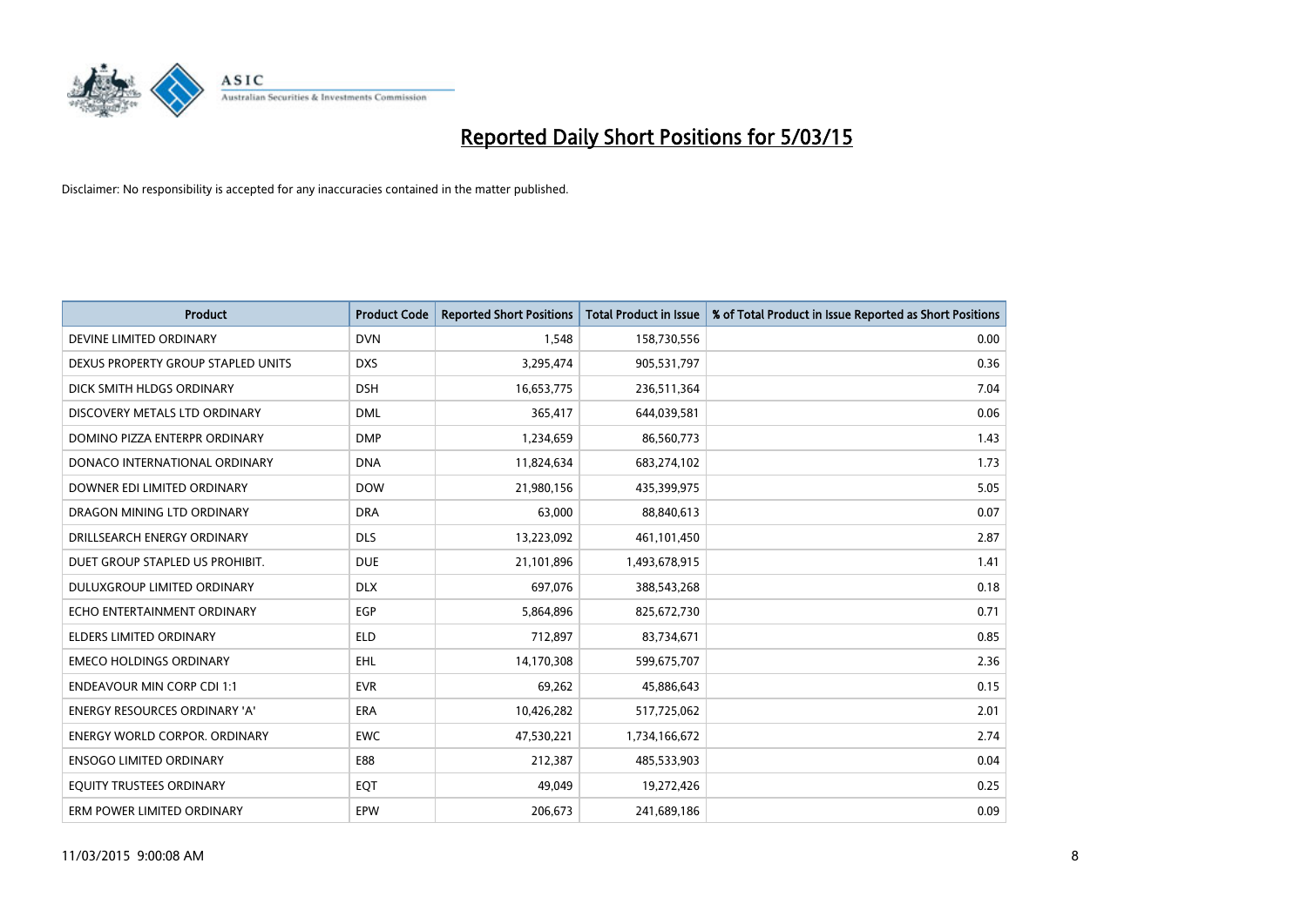

| <b>Product</b>                         | <b>Product Code</b> | <b>Reported Short Positions</b> | <b>Total Product in Issue</b> | % of Total Product in Issue Reported as Short Positions |
|----------------------------------------|---------------------|---------------------------------|-------------------------------|---------------------------------------------------------|
| ESTIA HEALTH LTD ORDINARY              | EHE                 | 864,510                         | 180,885,580                   | 0.48                                                    |
| EVOLUTION MINING LTD ORDINARY          | <b>EVN</b>          | 1,091,753                       | 714,921,647                   | 0.15                                                    |
| FAIRFAX MEDIA LTD ORDINARY             | <b>FXI</b>          | 41,932,901                      | 2,420,475,546                 | 1.73                                                    |
| <b>FANTASTIC HOLDINGS ORDINARY</b>     | <b>FAN</b>          | 378                             | 103,257,398                   | 0.00                                                    |
| <b>FAR LTD ORDINARY</b>                | <b>FAR</b>          | 10,430,252                      | 3,127,058,427                 | 0.33                                                    |
| FEDERATION CNTRES ORD/UNIT STAPLED SEC | FDC                 | 4,870,527                       | 1,427,641,565                 | 0.34                                                    |
| FINBAR GROUP LIMITED ORDINARY          | <b>FRI</b>          | 7,164                           | 228,720,815                   | 0.00                                                    |
| FISHER & PAYKEL H. ORDINARY            | <b>FPH</b>          | 726                             | 557,927,884                   | 0.00                                                    |
| FLEETWOOD CORP ORDINARY                | <b>FWD</b>          | 1,183,000                       | 61,039,412                    | 1.94                                                    |
| FLETCHER BUILDING ORDINARY             | <b>FBU</b>          | 1,017,145                       | 687,854,788                   | 0.15                                                    |
| FLEXIGROUP LIMITED ORDINARY            | <b>FXL</b>          | 7,581,733                       | 304,096,060                   | 2.49                                                    |
| FLIGHT CENTRE TRAVEL ORDINARY          | <b>FLT</b>          | 8,899,705                       | 100,745,991                   | 8.83                                                    |
| FLINDERS MINES LTD ORDINARY            | <b>FMS</b>          | 164,998                         | 2,762,995,689                 | 0.01                                                    |
| <b>FOCUS MINERALS LTD ORDINARY</b>     | <b>FML</b>          | 3,105,219                       | 9,137,375,877                 | 0.03                                                    |
| <b>FOLKESTONE EDU TRUST UNITS</b>      | FET                 | 70,996                          | 244,378,866                   | 0.03                                                    |
| FONTERRA SHARE FUND ORDINARY UNITS     | <b>FSF</b>          | 114,468                         | 120,653,436                   | 0.09                                                    |
| FORTESCUE METALS GRP ORDINARY          | <b>FMG</b>          | 356,275,813                     | 3,113,798,151                 | 11.44                                                   |
| FREEDOM FOOD LTD ORDINARY              | <b>FNP</b>          | 110,514                         | 152,689,663                   | 0.07                                                    |
| <b>FUNTASTIC LIMITED ORDINARY</b>      | <b>FUN</b>          | 370,000                         | 669,269,723                   | 0.06                                                    |
| <b>G.U.D. HOLDINGS ORDINARY</b>        | GUD                 | 2,145,461                       | 70,939,492                    | 3.02                                                    |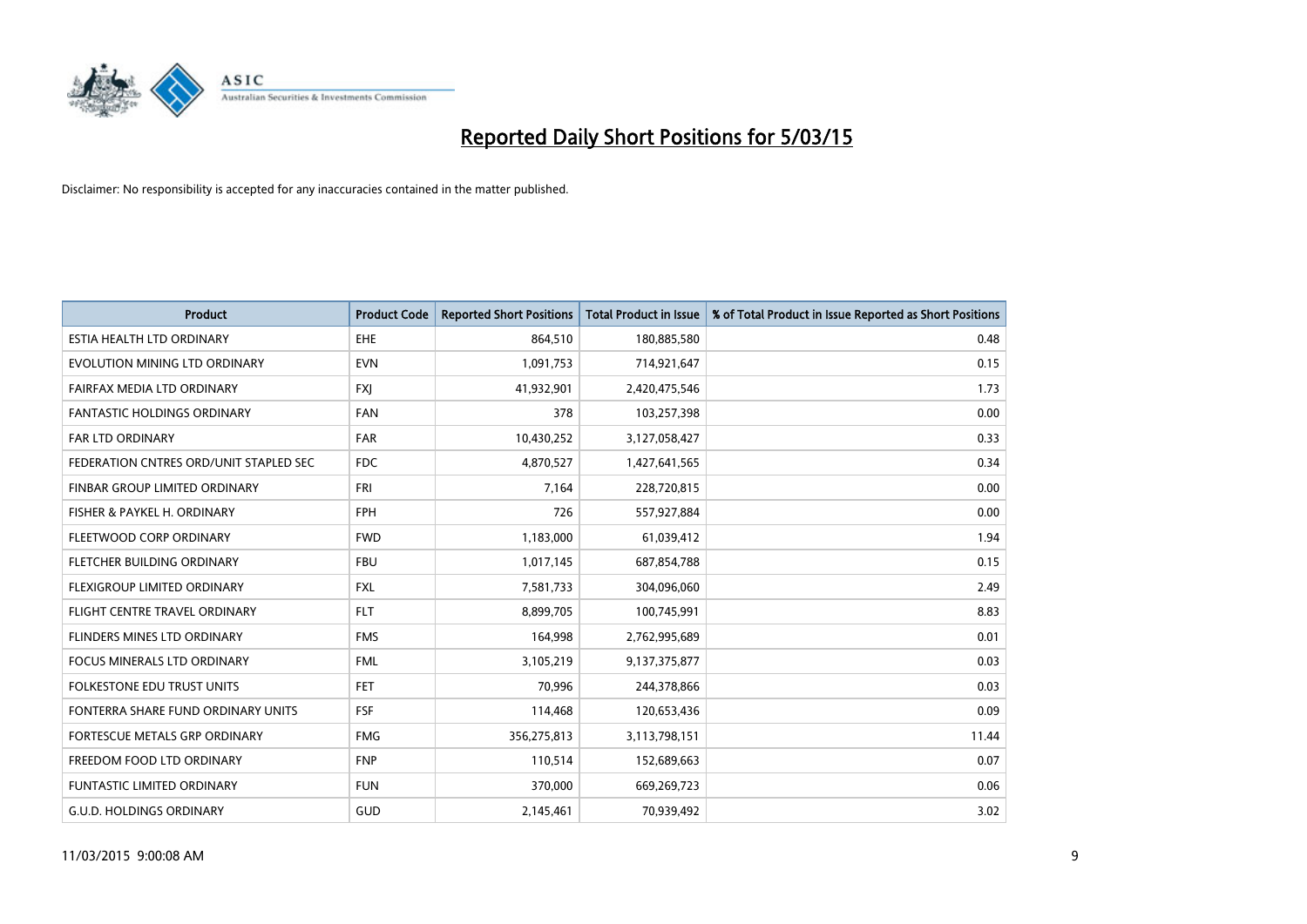

| <b>Product</b>                                   | <b>Product Code</b> | <b>Reported Short Positions</b> | <b>Total Product in Issue</b> | % of Total Product in Issue Reported as Short Positions |
|--------------------------------------------------|---------------------|---------------------------------|-------------------------------|---------------------------------------------------------|
| <b>G8 EDUCATION LIMITED ORDINARY</b>             | <b>GEM</b>          | 15,236,184                      | 359,151,207                   | 4.24                                                    |
| <b>GALAXY RESOURCES ORDINARY</b>                 | <b>GXY</b>          | 1,360,062                       | 1,064,783,990                 | 0.13                                                    |
| <b>GBST HOLDINGS ORDINARY</b>                    | <b>GBT</b>          | 855                             | 66,561,725                    | 0.00                                                    |
| <b>GDI PROPERTY GRP STAPLED SECURITIES</b>       | <b>GDI</b>          | 457,090                         | 567,575,025                   | 0.08                                                    |
| <b>GENESIS ENERGY LTD ORDINARY</b>               | <b>GNE</b>          | 261,745                         | 1,000,000,000                 | 0.03                                                    |
| <b>GENTRACK GROUP LTD ORDINARY</b>               | <b>GTK</b>          | 3,000                           | 72,699,510                    | 0.00                                                    |
| <b>GENWORTH MORTGAGE ORDINARY</b>                | <b>GMA</b>          | 19,403,269                      | 650,000,000                   | 2.99                                                    |
| <b>GEODYNAMICS LIMITED ORDINARY</b>              | GDY                 | 819                             | 435,880,130                   | 0.00                                                    |
| <b>GINDALBIE METALS LTD ORDINARY</b>             | GBG                 | 18,774,733                      | 1,495,448,025                 | 1.26                                                    |
| <b>GOLD ROAD RES LTD ORDINARY</b>                | <b>GOR</b>          | 1,153,995                       | 594,881,822                   | 0.19                                                    |
| <b>GOODMAN FIELDER, ORDINARY</b>                 | <b>GFF</b>          | 6,260,567                       | 1,955,559,207                 | 0.32                                                    |
| <b>GOODMAN GROUP STAPLED</b>                     | <b>GMG</b>          | 2,645,864                       | 1,753,035,922                 | 0.15                                                    |
| <b>GPT GROUP STAPLED SEC.</b>                    | <b>GPT</b>          | 7,270,281                       | 1,764,462,756                 | 0.41                                                    |
| <b>GRAINCORP LIMITED A CLASS ORDINARY</b>        | <b>GNC</b>          | 11,930,018                      | 228,855,628                   | 5.21                                                    |
| <b>GRANGE RESOURCES, ORDINARY</b>                | <b>GRR</b>          | 580,544                         | 1,157,338,698                 | 0.05                                                    |
| <b>GREENCROSS LIMITED ORDINARY</b>               | GXL                 | 1,974,745                       | 111,447,503                   | 1.77                                                    |
| <b>GREENLAND MIN EN LTD ORDINARY</b>             | GGG                 | 5,773,753                       | 669,389,552                   | 0.86                                                    |
| GREENLAND MIN EN LTD RIGHTS 26-JUN-14            | GGGR                | 3,842                           | 88,685,050                    | 0.00                                                    |
| <b>GROWTHPOINT PROPERTY ORD/UNIT STAPLED SEC</b> | GOZ                 | 683,760                         | 569,027,781                   | 0.12                                                    |
| <b>GRYPHON MINERALS LTD ORDINARY</b>             | GRY                 | 1,254,359                       | 401,290,987                   | 0.31                                                    |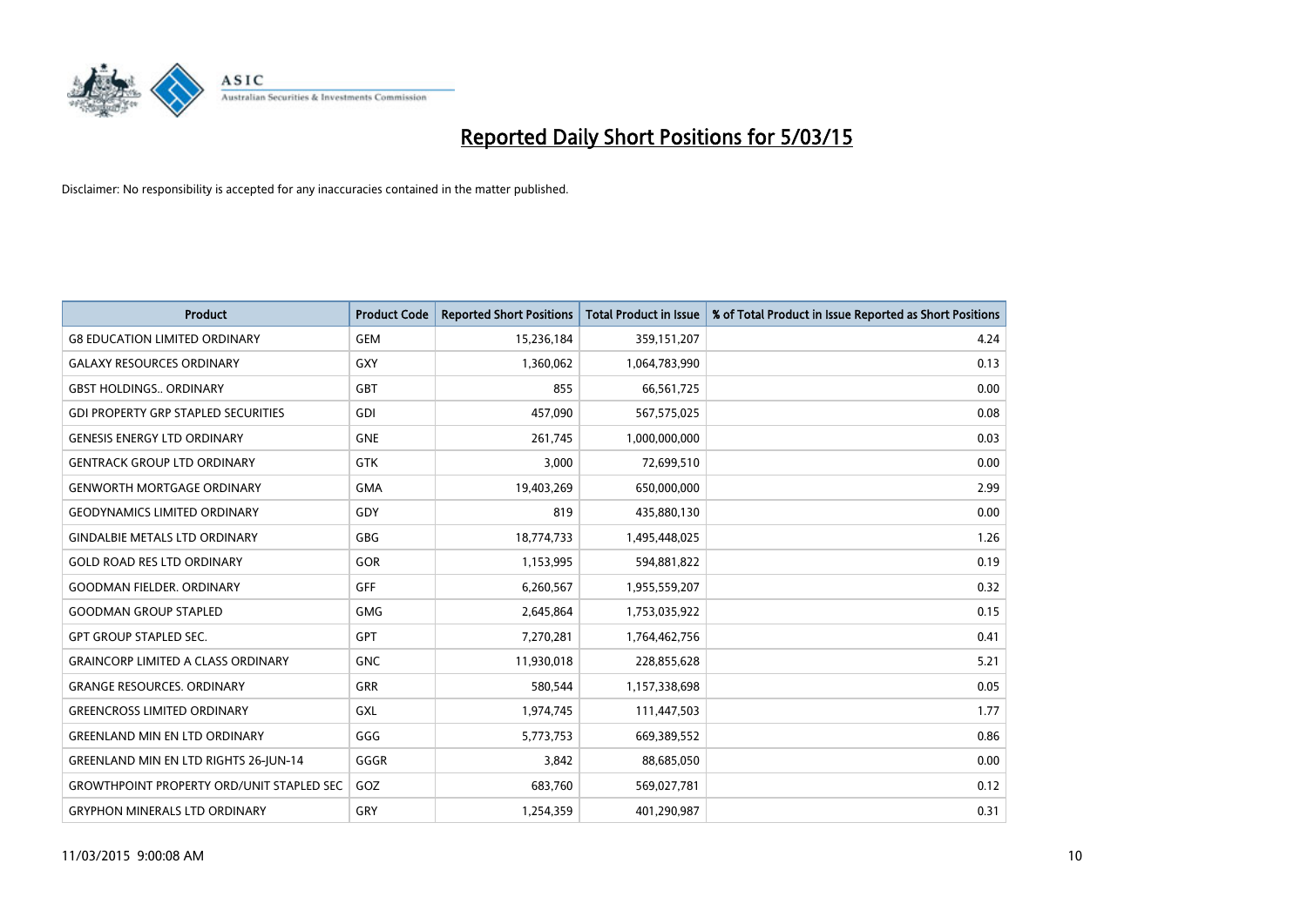

| <b>Product</b>                     | <b>Product Code</b> | <b>Reported Short Positions</b> | <b>Total Product in Issue</b> | % of Total Product in Issue Reported as Short Positions |
|------------------------------------|---------------------|---------------------------------|-------------------------------|---------------------------------------------------------|
| <b>GWA GROUP LTD ORDINARY</b>      | <b>GWA</b>          | 14,308,019                      | 306,533,770                   | 4.67                                                    |
| HANSEN TECHNOLOGIES ORDINARY       | <b>HSN</b>          | 690                             | 163,214,381                   | 0.00                                                    |
| HARVEY NORMAN ORDINARY             | <b>HVN</b>          | 28,771,533                      | 1,110,603,911                 | 2.59                                                    |
| HEALTHSCOPE LIMITED. ORDINARY      | <b>HSO</b>          | 7,452,621                       | 1,732,094,838                 | 0.43                                                    |
| <b>HENDERSON GROUP CDI 1:1</b>     | HGG                 | 2,035,824                       | 737,445,473                   | 0.28                                                    |
| HFA HOLDINGS LIMITED ORDINARY      | <b>HFA</b>          | 308                             | 162,147,897                   | 0.00                                                    |
| <b>HIGHLANDS PACIFIC ORDINARY</b>  | <b>HIG</b>          |                                 | 920,577,086                   | 0.00                                                    |
| HILLGROVE RES LTD ORDINARY         | <b>HGO</b>          | 109,596                         | 147,798,623                   | 0.07                                                    |
| <b>HILLS LTD ORDINARY</b>          | <b>HIL</b>          | 2,482,297                       | 231,985,526                   | 1.07                                                    |
| HORIZON OIL LIMITED ORDINARY       | <b>HZN</b>          | 49,064,034                      | 1,301,981,265                 | 3.77                                                    |
| HOTEL PROPERTY STAPLED             | <b>HPI</b>          | 67,161                          | 146,105,439                   | 0.05                                                    |
| HUNTER HALL GLOBAL ORDINARY        | <b>HHV</b>          | 118,994                         | 188,917,148                   | 0.06                                                    |
| <b>ICAR ASIA LTD ORDINARY</b>      | ICO                 | 186,265                         | 217,769,656                   | 0.09                                                    |
| <b>IINET LIMITED ORDINARY</b>      | <b>IIN</b>          | 8,379,787                       | 162,950,896                   | 5.14                                                    |
| <b>ILUKA RESOURCES ORDINARY</b>    | ILU                 | 26,053,699                      | 418,700,517                   | 6.22                                                    |
| <b>IMDEX LIMITED ORDINARY</b>      | <b>IMD</b>          | 2,014,223                       | 216,203,136                   | 0.93                                                    |
| IMF BENTHAM LTD ORDINARY           | IMF                 | 4,004,991                       | 166,580,957                   | 2.40                                                    |
| <b>INCITEC PIVOT ORDINARY</b>      | <b>IPL</b>          | 19,601,782                      | 1,675,621,466                 | 1.17                                                    |
| <b>INDEPENDENCE GROUP ORDINARY</b> | <b>IGO</b>          | 2,528,002                       | 234,256,573                   | 1.08                                                    |
| <b>INDUSTRIA REIT STAPLED</b>      | <b>IDR</b>          | 714,265                         | 125,000,001                   | 0.57                                                    |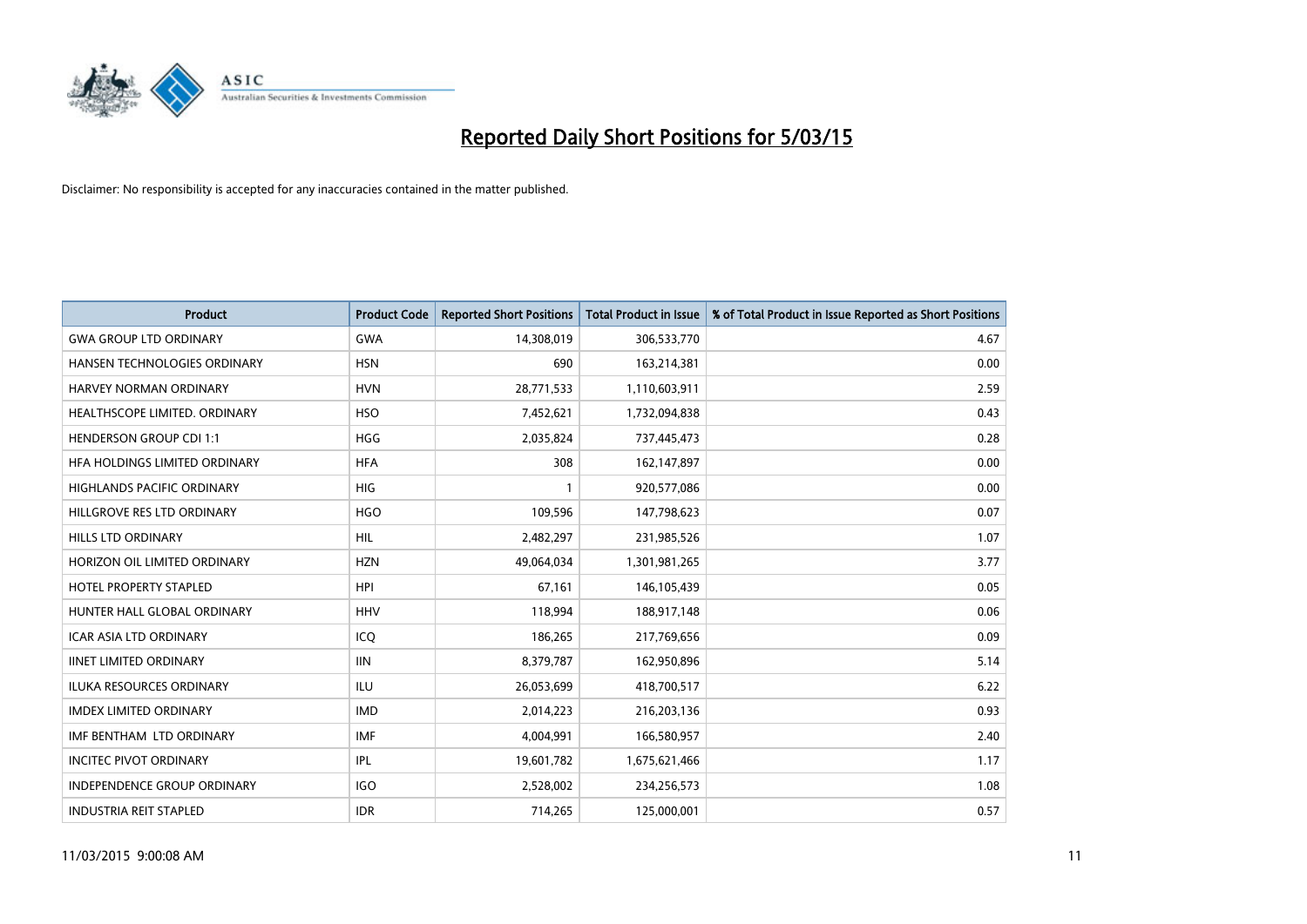

| <b>Product</b>                                | <b>Product Code</b> | <b>Reported Short Positions</b> | <b>Total Product in Issue</b> | % of Total Product in Issue Reported as Short Positions |
|-----------------------------------------------|---------------------|---------------------------------|-------------------------------|---------------------------------------------------------|
| <b>INFIGEN ENERGY STAPLED SECURITIES</b>      | <b>IFN</b>          | 3,156,094                       | 767,887,581                   | 0.41                                                    |
| <b>INFOMEDIA LTD ORDINARY</b>                 | <b>IFM</b>          | 734,813                         | 307,987,687                   | 0.24                                                    |
| <b>INGENIA GROUP STAPLED SECURITIES</b>       | <b>INA</b>          | 9,619,351                       | 878,851,910                   | 1.09                                                    |
| INSURANCE AUSTRALIA ORDINARY                  | IAG                 | 15,947,448                      | 2,341,618,048                 | 0.68                                                    |
| <b>INTREPID MINES ORDINARY</b>                | IAU                 | 1,090,497                       | 369,869,196                   | 0.29                                                    |
| INTUERI EDU GRP LTD ORDINARY                  | <b>IOE</b>          | 996                             | 100,000,000                   | 0.00                                                    |
| <b>INVESTA OFFICE FUND STAPLED SECURITIES</b> | <b>IOF</b>          | 1,046,520                       | 614,047,458                   | 0.17                                                    |
| <b>INVOCARE LIMITED ORDINARY</b>              | <b>IVC</b>          | 3,628,406                       | 110,030,298                   | 3.30                                                    |
| <b>IOOF HOLDINGS LTD ORDINARY</b>             | IFL                 | 13,240,867                      | 300,133,752                   | 4.41                                                    |
| <b>IPH LIMITED ORDINARY</b>                   | IPH                 | 567,886                         | 157,559,499                   | 0.36                                                    |
| <b>IPROPERTY GROUP LTD ORDINARY</b>           | <b>IPP</b>          | 4,112,909                       | 186,703,204                   | 2.20                                                    |
| <b>IRESS LIMITED ORDINARY</b>                 | <b>IRE</b>          | 5,156,851                       | 159,097,319                   | 3.24                                                    |
| <b>ISELECT LTD ORDINARY</b>                   | <b>ISU</b>          | 1,169,053                       | 261,489,894                   | 0.45                                                    |
| <b>ISENTIA GROUP LTD ORDINARY</b>             | <b>ISD</b>          | 350,801                         | 200,000,001                   | 0.18                                                    |
| <b>ISENTRIC LTD. ORDINARY</b>                 | ICU                 | 39,829                          | 134,703,703                   | 0.03                                                    |
| JAMES HARDIE INDUST CHESS DEPOSITARY INT      | <b>IHX</b>          | 14,356,928                      | 445,364,040                   | 3.22                                                    |
| <b>JAPARA HEALTHCARE LT ORDINARY</b>          | <b>IHC</b>          | 19,680,364                      | 263,046,592                   | 7.48                                                    |
| <b>IB HI-FI LIMITED ORDINARY</b>              | <b>JBH</b>          | 8,477,234                       | 98,981,083                    | 8.56                                                    |
| KAROON GAS AUSTRALIA ORDINARY                 | <b>KAR</b>          | 23,579,560                      | 246,608,239                   | 9.56                                                    |
| KATHMANDU HOLD LTD ORDINARY                   | <b>KMD</b>          | 10,035,142                      | 201,484,583                   | 4.98                                                    |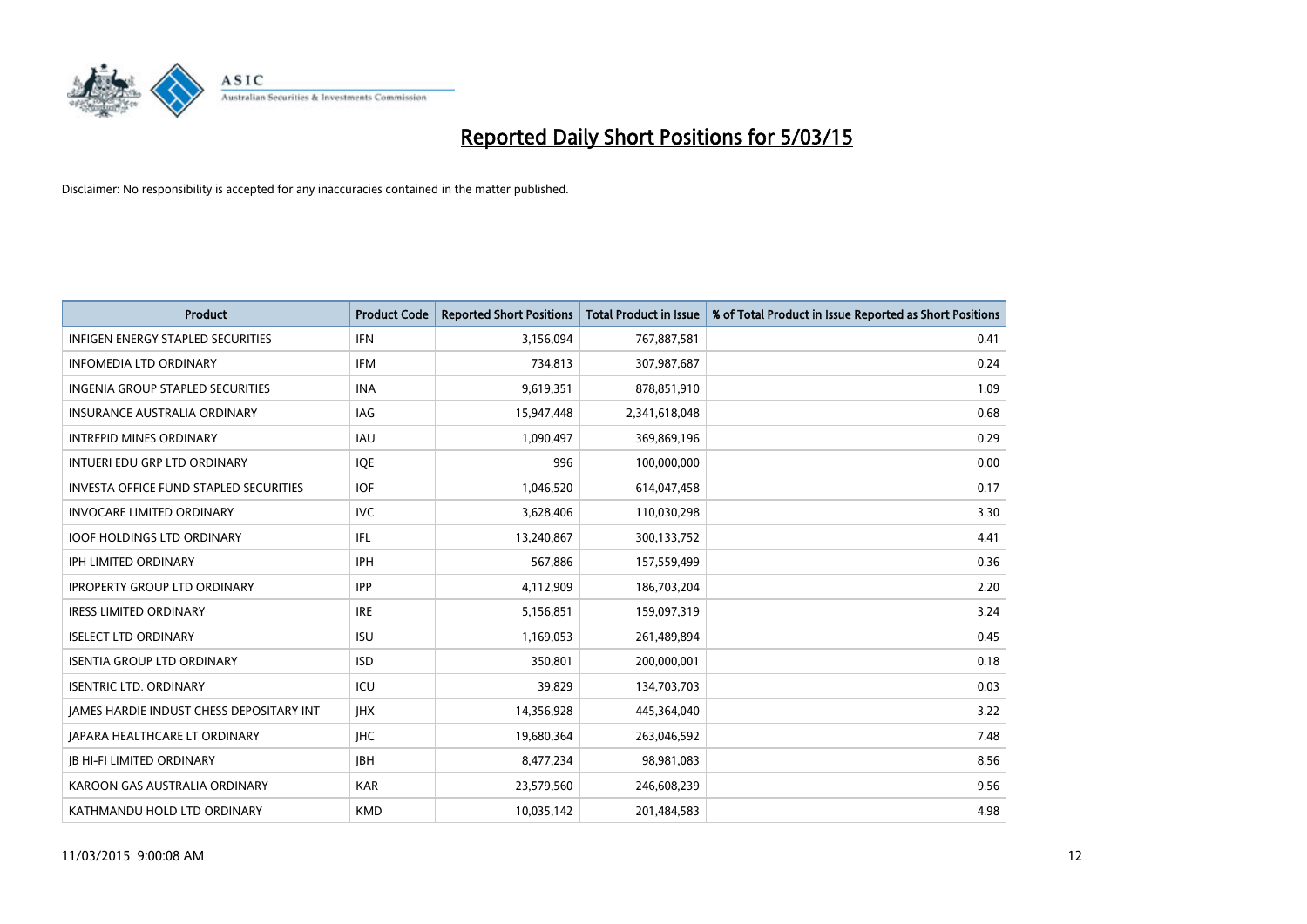

| <b>Product</b>                        | <b>Product Code</b> | <b>Reported Short Positions</b> | <b>Total Product in Issue</b> | % of Total Product in Issue Reported as Short Positions |
|---------------------------------------|---------------------|---------------------------------|-------------------------------|---------------------------------------------------------|
| <b>KBL MINING LIMITED ORDINARY</b>    | <b>KBL</b>          | 1.820                           | 495,765,509                   | 0.00                                                    |
| KINGSGATE CONSOLID. ORDINARY          | <b>KCN</b>          | 16,689,279                      | 223,584,937                   | 7.46                                                    |
| KINGSROSE MINING LTD ORDINARY         | <b>KRM</b>          | 908,448                         | 358,611,493                   | 0.25                                                    |
| KOGI IRON LTD ORDINARY                | <b>KFE</b>          | 1,153,603                       | 376,669,836                   | 0.31                                                    |
| LEIGHTON HOLDINGS ORDINARY            | LEI                 | 6,155,280                       | 338,503,563                   | 1.82                                                    |
| LEND LEASE GROUP UNIT/ORD STAPLED     | <b>LLC</b>          | 2,018,571                       | 579,596,726                   | 0.35                                                    |
| LIFESTYLE COMMUNIT, ORDINARY          | LIC                 | 25,000                          | 101,345,131                   | 0.02                                                    |
| LIQUEFIED NATURAL ORDINARY            | <b>LNG</b>          | 14,131,086                      | 462,793,201                   | 3.05                                                    |
| LIVING CELL TECH. ORDINARY            | <b>LCT</b>          | 49,090                          | 423,999,738                   | 0.01                                                    |
| LONESTAR RESO LTD ORDINARY            | <b>LNR</b>          | 132,524                         | 752,187,211                   | 0.02                                                    |
| LOVISA HOLDINGS LTD ORDINARY          | LOV                 | 5,794                           | 105,000,000                   | 0.01                                                    |
| LUCAPA DIAMOND LTD ORDINARY           | LOM                 | 47,616                          | 181,875,676                   | 0.03                                                    |
| LYNAS CORPORATION ORDINARY            | <b>LYC</b>          | 104,638,449                     | 3,370,994,189                 | 3.10                                                    |
| <b>M2 GRP LTD ORDINARY</b>            | <b>MTU</b>          | 1,527,388                       | 181,905,060                   | 0.84                                                    |
| <b>MACA LIMITED ORDINARY</b>          | <b>MLD</b>          | 1,477,124                       | 232,676,373                   | 0.63                                                    |
| MACMAHON HOLDINGS ORDINARY            | MAH                 | 30,349                          | 1,261,699,966                 | 0.00                                                    |
| MACO ATLAS ROADS GRP ORDINARY STAPLED | <b>MQA</b>          | 13,871,227                      | 511,538,852                   | 2.71                                                    |
| MACQUARIE GROUP LTD ORDINARY          | <b>MQG</b>          | 701,592                         | 324,342,024                   | 0.22                                                    |
| MAGELLAN FIN GRP LTD ORDINARY         | <b>MFG</b>          | 1,385,270                       | 159,818,691                   | 0.87                                                    |
| MAGELLAN FLAGSHIP ORDINARY            | <b>MFF</b>          | 150,000                         | 357,819,305                   | 0.04                                                    |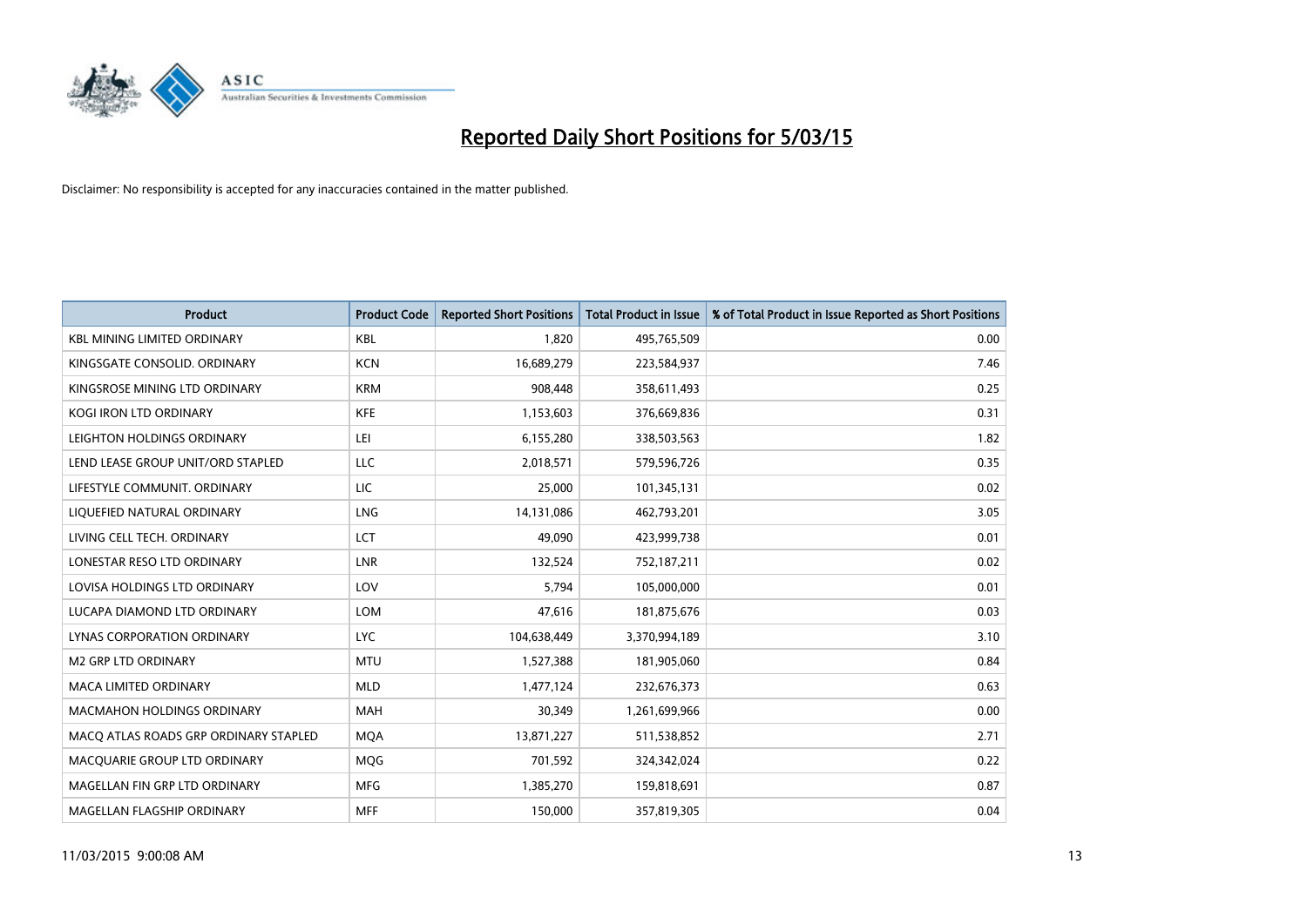

| <b>Product</b>                       | <b>Product Code</b> | <b>Reported Short Positions</b> | <b>Total Product in Issue</b> | % of Total Product in Issue Reported as Short Positions |
|--------------------------------------|---------------------|---------------------------------|-------------------------------|---------------------------------------------------------|
| <b>MANTRA GROUP LTD ORDINARY</b>     | <b>MTR</b>          | 5,106,883                       | 249,471,229                   | 2.05                                                    |
| <b>MATRIX C &amp; E LTD ORDINARY</b> | <b>MCE</b>          | 2,554,145                       | 94,555,428                    | 2.70                                                    |
| MAVERICK DRILLING ORDINARY           | <b>MAD</b>          | 1,036,711                       | 545,000,115                   | 0.19                                                    |
| <b>MAXITRANS INDUSTRIES ORDINARY</b> | <b>MXI</b>          | 477,629                         | 185,075,653                   | 0.26                                                    |
| MAYNE PHARMA LTD ORDINARY            | <b>MYX</b>          | 16,733,395                      | 707,269,028                   | 2.37                                                    |
| MCMILLAN SHAKESPEARE ORDINARY        | <b>MMS</b>          | 326,192                         | 81,810,993                    | 0.40                                                    |
| MEDIBANK PRIVATE LTD ORDINARY        | <b>MPL</b>          | 30,318,306                      | 2,754,003,240                 | 1.10                                                    |
| MEDUSA MINING LTD ORDINARY           | <b>MML</b>          | 8,942,035                       | 207,794,301                   | 4.30                                                    |
| MELBOURNE IT LIMITED ORDINARY        | <b>MLB</b>          | 2,620                           | 92,944,392                    | 0.00                                                    |
| MERIDIAN ENERGY INSTALMENT RECEIPTS  | <b>MEZCA</b>        | 200,000                         | 1,255,413,626                 | 0.02                                                    |
| MESOBLAST LIMITED ORDINARY           | <b>MSB</b>          | 22,594,210                      | 324,201,029                   | 6.97                                                    |
| METALS X LIMITED ORDINARY            | <b>MLX</b>          | 67,066                          | 416,010,939                   | 0.02                                                    |
| METCASH LIMITED ORDINARY             | <b>MTS</b>          | 124,430,819                     | 928,357,876                   | 13.40                                                   |
| METMINCO LIMITED ORDINARY            | <b>MNC</b>          | 32,000                          | 1,930,851,856                 | 0.00                                                    |
| MIGHTY RIVER POWER ORDINARY          | <b>MYT</b>          | 1,759,414                       | 1,400,012,517                 | 0.13                                                    |
| MINCOR RESOURCES NL ORDINARY         | <b>MCR</b>          | 22,893                          | 188,238,274                   | 0.01                                                    |
| MINERAL DEPOSITS ORDINARY            | <b>MDL</b>          | 1,341,676                       | 103,676,341                   | 1.29                                                    |
| MINERAL RESOURCES, ORDINARY          | <b>MIN</b>          | 20,270,106                      | 187,270,274                   | 10.82                                                   |
| MIRABELA NICKEL LTD ORDINARY         | <b>MBN</b>          | 2,012,125                       | 929,710,216                   | 0.22                                                    |
| MIRVAC GROUP STAPLED SECURITIES      | <b>MGR</b>          | 7,729,296                       | 3,697,197,370                 | 0.21                                                    |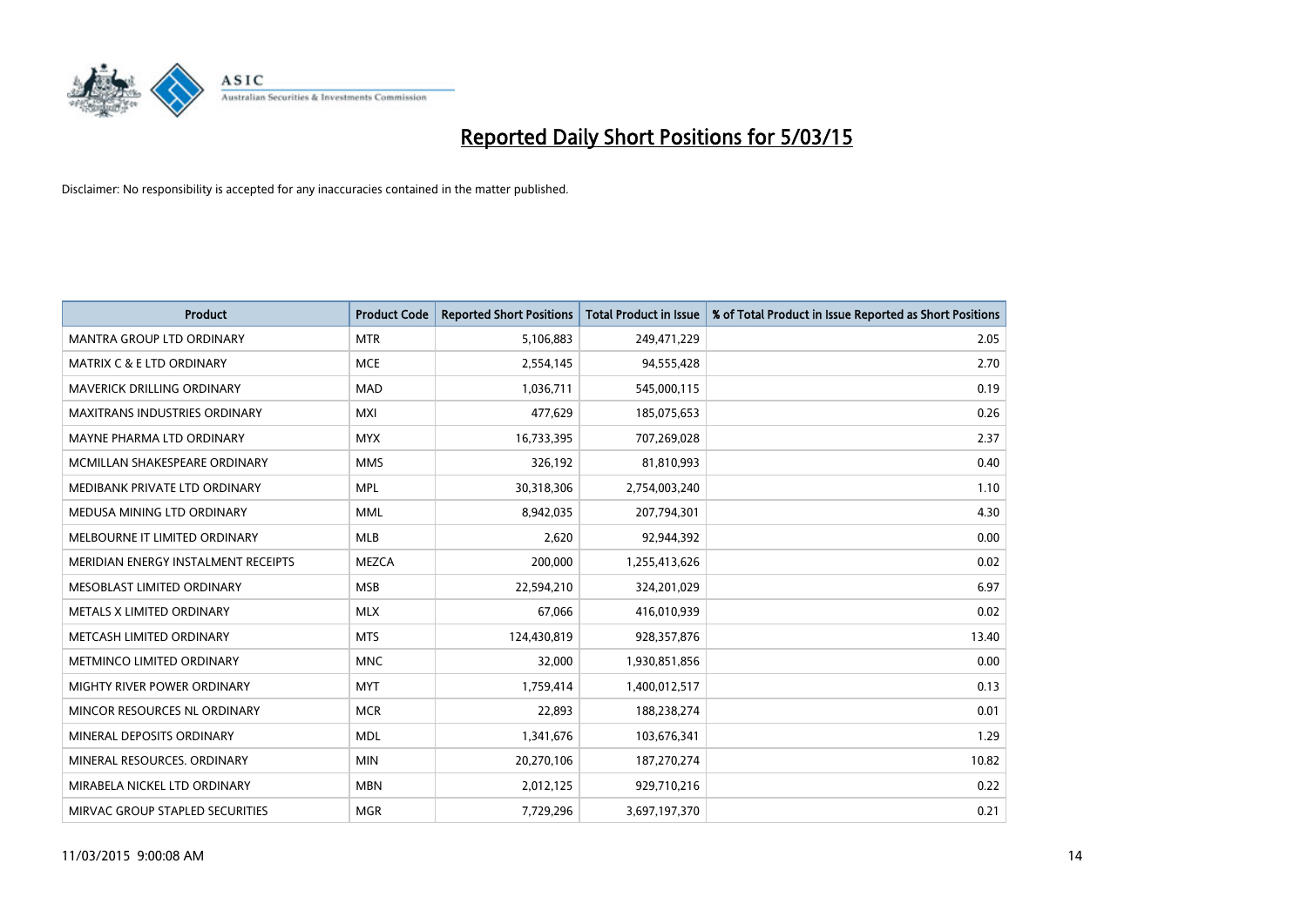

| <b>Product</b>                     | <b>Product Code</b> | <b>Reported Short Positions</b> | <b>Total Product in Issue</b> | % of Total Product in Issue Reported as Short Positions |
|------------------------------------|---------------------|---------------------------------|-------------------------------|---------------------------------------------------------|
| <b>MMAOFFSHOR ORDINARY</b>         | <b>MRM</b>          | 29,387,131                      | 368,666,221                   | 7.97                                                    |
| MOLOPO ENERGY LTD ORDINARY         | <b>MPO</b>          | 30,833                          | 248,869,398                   | 0.01                                                    |
| MONADELPHOUS GROUP ORDINARY        | <b>MND</b>          | 8,243,506                       | 92,998,380                    | 8.86                                                    |
| MONASH IVF GROUP LTD ORDINARY      | <b>MVF</b>          | 1,258,157                       | 231,081,089                   | 0.54                                                    |
| <b>MONEY3 CORPORATION ORDINARY</b> | <b>MNY</b>          | 242                             | 128,383,729                   | 0.00                                                    |
| MORTGAGE CHOICE LTD ORDINARY       | <b>MOC</b>          | 75,220                          | 124,216,248                   | 0.06                                                    |
| <b>MOUNT GIBSON IRON ORDINARY</b>  | <b>MGX</b>          | 77,730,484                      | 1,090,805,085                 | 7.13                                                    |
| MULTIPLEX SITES SITES              | <b>MXUPA</b>        | 2,252                           | 4,500,000                     | 0.05                                                    |
| MYER HOLDINGS LTD ORDINARY         | <b>MYR</b>          | 112,323,076                     | 585,689,551                   | 19.18                                                   |
| NANOSONICS LIMITED ORDINARY        | <b>NAN</b>          | 2,391,387                       | 264,362,826                   | 0.90                                                    |
| NATIONAL AUST, BANK ORDINARY       | <b>NAB</b>          | 12,323,871                      | 2,421,097,548                 | 0.51                                                    |
| NATIONAL STORAGE STAPLED           | <b>NSR</b>          | 1,475,555                       | 295,631,660                   | 0.50                                                    |
| NAVITAS LIMITED ORDINARY           | <b>NVT</b>          | 3,237,060                       | 376,037,813                   | 0.86                                                    |
| NEARMAP LTD ORDINARY               | <b>NEA</b>          | 2,279,142                       | 348,196,101                   | 0.65                                                    |
| NEOMETALS LTD ORDINARY             | <b>NMT</b>          | 1,015                           | 502,212,757                   | 0.00                                                    |
| NEON ENERGY LIMITED ORDINARY       | <b>NEN</b>          | 13,244                          | 553,037,848                   | 0.00                                                    |
| NEW HOPE CORPORATION ORDINARY      | <b>NHC</b>          | 741,823                         | 830,999,449                   | 0.09                                                    |
| NEWCREST MINING ORDINARY           | <b>NCM</b>          | 8,455,863                       | 766,510,971                   | 1.10                                                    |
| NEWS CORP A NON-VOTING CDI         | <b>NWSLV</b>        | 335                             | 2,513,551                     | 0.01                                                    |
| NEWS CORP B VOTING CDI             | <b>NWS</b>          | 2,464,521                       | 39,943,353                    | 6.17                                                    |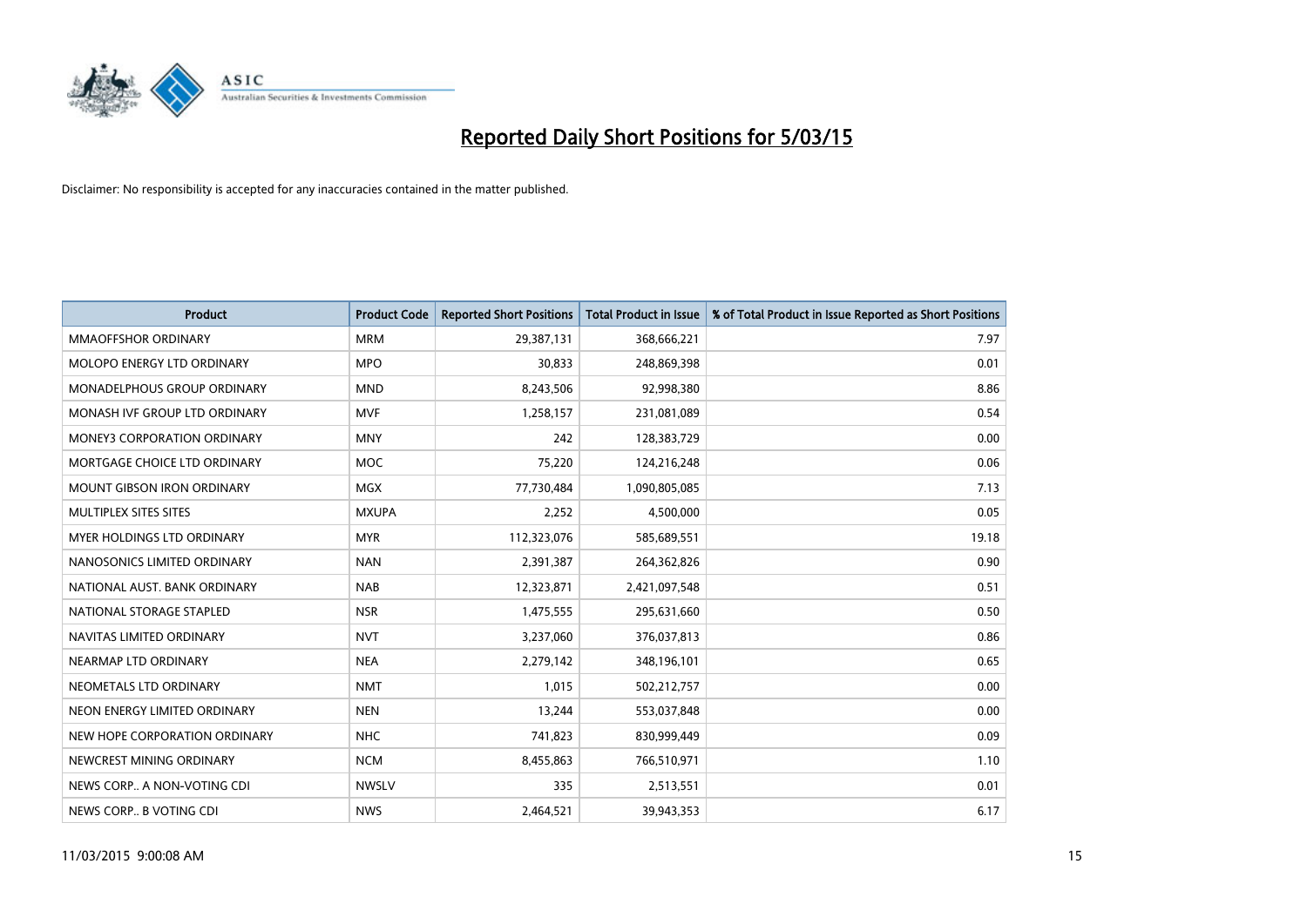

| <b>Product</b>                         | <b>Product Code</b> | <b>Reported Short Positions</b> | <b>Total Product in Issue</b> | % of Total Product in Issue Reported as Short Positions |
|----------------------------------------|---------------------|---------------------------------|-------------------------------|---------------------------------------------------------|
| NEWSAT LIMITED ORDINARY                | <b>NWT</b>          | 5,164,420                       | 643,874,841                   | 0.80                                                    |
| NEXTDC LIMITED ORDINARY                | <b>NXT</b>          | 16,337,661                      | 193,154,486                   | 8.46                                                    |
| NEXUS ENERGY LIMITED ORDINARY          | <b>NXS</b>          | 58,176                          | 1,330,219,459                 | 0.00                                                    |
| NIB HOLDINGS LIMITED ORDINARY          | <b>NHF</b>          | 153,405                         | 439,004,182                   | 0.03                                                    |
| NINE ENTERTAINMENT ORDINARY            | <b>NEC</b>          | 22,076,179                      | 940,295,023                   | 2.35                                                    |
| NOBLE MINERAL RES ORDINARY             | <b>NMG</b>          | 2,365,726                       | 666,397,952                   | 0.36                                                    |
| NORTHERN IRON LTD ORDINARY             | <b>NFE</b>          | 10,000                          | 484,405,314                   | 0.00                                                    |
| NORTHERN STAR ORDINARY                 | <b>NST</b>          | 9,680,029                       | 592,416,408                   | 1.63                                                    |
| NOVION PROPERTY GRP STAPLED SECURITIES | <b>NVN</b>          | 50,278,272                      | 3,077,214,058                 | 1.63                                                    |
| NRW HOLDINGS LIMITED ORDINARY          | <b>NWH</b>          | 16,641,386                      | 278,888,011                   | 5.97                                                    |
| NUFARM LIMITED ORDINARY                | <b>NUF</b>          | 7,332,578                       | 264,948,132                   | 2.77                                                    |
| NUPLEX INDUSTRIES ORDINARY             | <b>NPX</b>          | 1,000                           | 198,125,827                   | 0.00                                                    |
| OCEANAGOLD CORP. CHESS DEPOSITARY INT  | <b>OGC</b>          | 409,721                         | 303,453,000                   | 0.14                                                    |
| OCHRE GROUP HOLDINGS ORDINARY          | OGH                 | 5,000                           | 30,584,348                    | 0.02                                                    |
| OIL SEARCH LTD ORDINARY                | OSH                 | 22,075,819                      | 1,522,692,587                 | 1.45                                                    |
| OM HOLDINGS LIMITED ORDINARY           | OMH                 | 58,082                          | 733,423,337                   | 0.01                                                    |
| OOH!MEDIA LIMITED ORDINARY             | OML                 | 617,955                         | 149,882,534                   | 0.41                                                    |
| ORICA LIMITED ORDINARY                 | ORI                 | 32,378,986                      | 372,743,291                   | 8.69                                                    |
| ORIGIN ENERGY ORDINARY                 | <b>ORG</b>          | 13,222,019                      | 1,106,316,112                 | 1.20                                                    |
| OROCOBRE LIMITED ORDINARY              | <b>ORE</b>          | 3,322,099                       | 147,360,623                   | 2.25                                                    |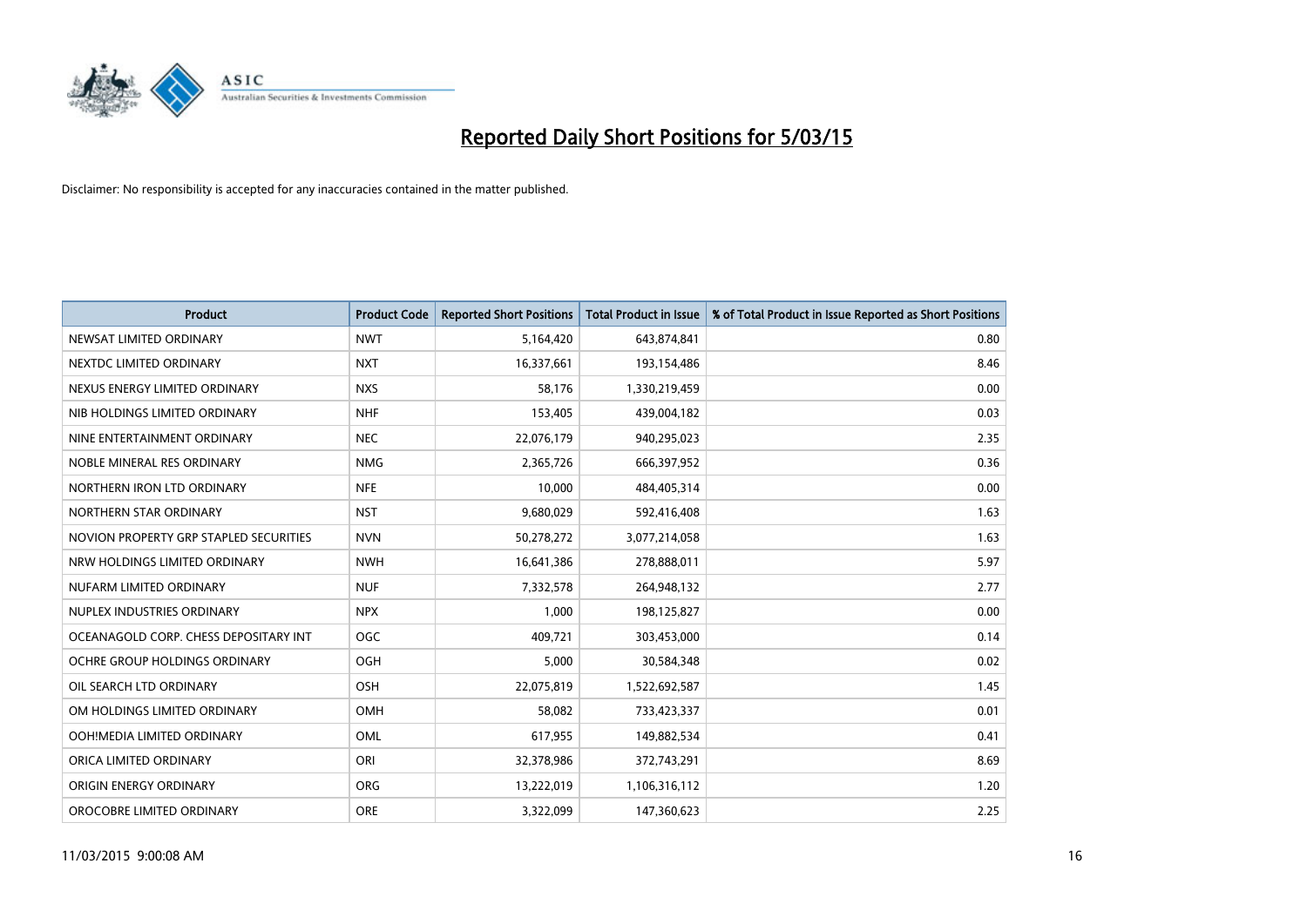

| <b>Product</b>                    | <b>Product Code</b> | <b>Reported Short Positions</b> | <b>Total Product in Issue</b> | % of Total Product in Issue Reported as Short Positions |
|-----------------------------------|---------------------|---------------------------------|-------------------------------|---------------------------------------------------------|
| ORORA LIMITED ORDINARY            | <b>ORA</b>          | 1,044,887                       | 1,206,684,923                 | 0.09                                                    |
| OROTONGROUP LIMITED ORDINARY      | ORL                 | 77,914                          | 40,880,902                    | 0.19                                                    |
| OTTO ENERGY LIMITED ORDINARY      | <b>OEL</b>          | 1                               | 1,155,790,071                 | 0.00                                                    |
| OZ MINERALS ORDINARY              | OZL                 | 4,978,128                       | 303,470,022                   | 1.64                                                    |
| <b>OZFOREX GROUP LTD ORDINARY</b> | <b>OFX</b>          | 9,744,990                       | 240,000,000                   | 4.06                                                    |
| PACIFIC BRANDS ORDINARY           | <b>PBG</b>          | 86,379,823                      | 917,226,291                   | 9.42                                                    |
| PACIFIC SMILES GRP ORDINARY       | <b>PSQ</b>          | 133,000                         | 151,993,395                   | 0.09                                                    |
| PACT GROUP HLDGS LTD ORDINARY     | <b>PGH</b>          | 1,026,045                       | 294,145,019                   | 0.35                                                    |
| PALADIN ENERGY LTD ORDINARY       | <b>PDN</b>          | 83,035,068                      | 1,666,927,668                 | 4.98                                                    |
| PANAUST LIMITED ORDINARY          | <b>PNA</b>          | 5,368,425                       | 637,071,326                   | 0.84                                                    |
| PANORAMIC RESOURCES ORDINARY      | PAN                 | 1,743,000                       | 321,424,015                   | 0.54                                                    |
| PANTERRA GOLD LTD ORDINARY        | PGI                 | 1                               | 84,812,720                    | 0.00                                                    |
| PAPERLINX LIMITED ORDINARY        | <b>PPX</b>          | 57,743                          | 665, 181, 261                 | 0.01                                                    |
| PATTIES FOODS LTD ORDINARY        | PFL                 | 157                             | 139,234,153                   | 0.00                                                    |
| PEET LIMITED ORDINARY             | <b>PPC</b>          | 66,847                          | 484,853,684                   | 0.01                                                    |
| PENINSULA ENERGY LTD ORDINARY     | <b>PEN</b>          |                                 | 6,906,809,008                 | 0.00                                                    |
| PERPETUAL LIMITED ORDINARY        | <b>PPT</b>          | 1,252,093                       | 46,574,426                    | 2.69                                                    |
| PERSEUS MINING LTD ORDINARY       | <b>PRU</b>          | 16,764,384                      | 526,656,401                   | 3.18                                                    |
| PHARMAXIS LTD ORDINARY            | <b>PXS</b>          | 8,777                           | 310,802,049                   | 0.00                                                    |
| PLATINUM ASSET ORDINARY           | <b>PTM</b>          | 4,134,296                       | 583,652,029                   | 0.71                                                    |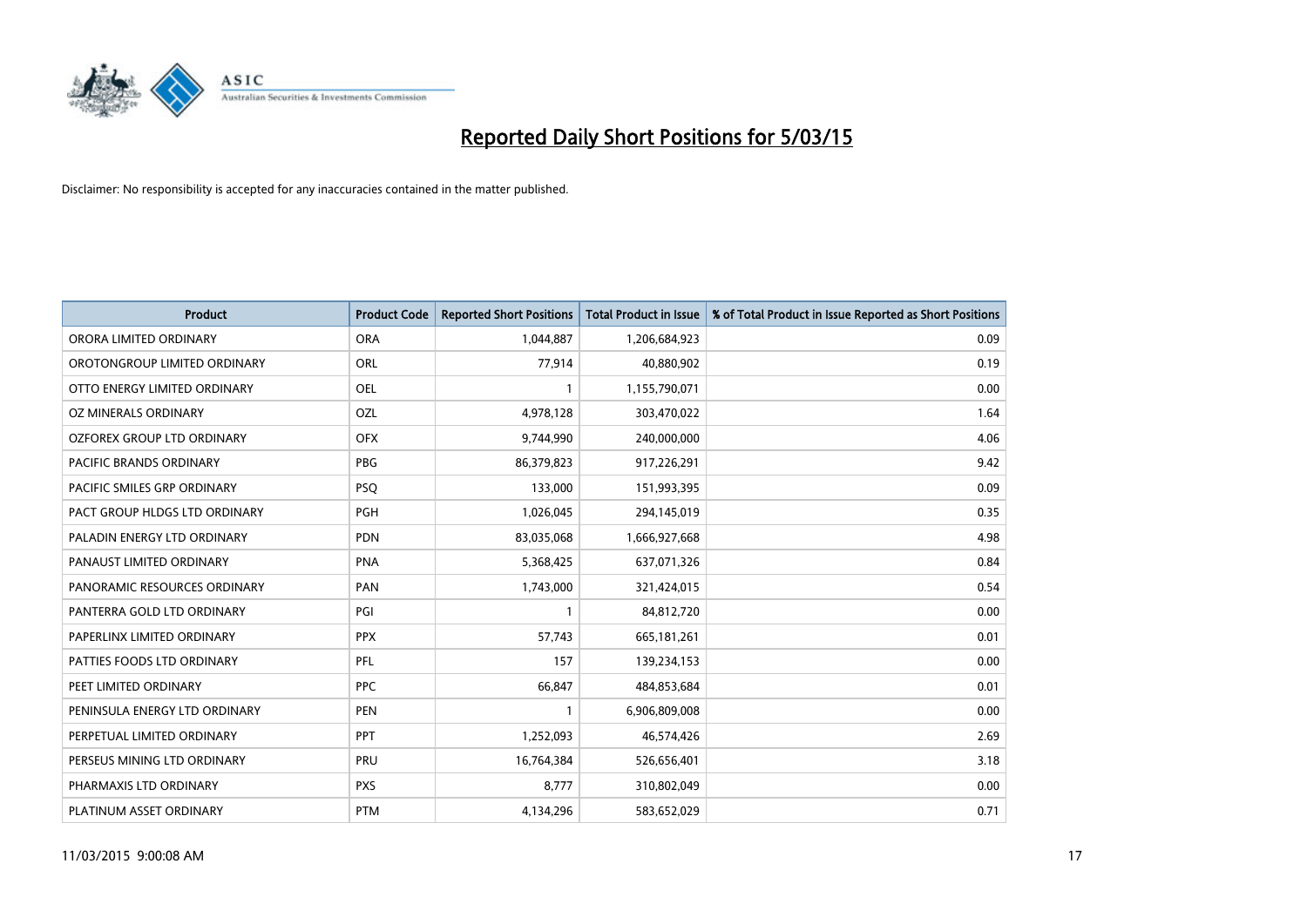

| <b>Product</b>                    | <b>Product Code</b> | <b>Reported Short Positions</b> | <b>Total Product in Issue</b> | % of Total Product in Issue Reported as Short Positions |
|-----------------------------------|---------------------|---------------------------------|-------------------------------|---------------------------------------------------------|
| PLATINUM AUSTRALIA ORDINARY       | <b>PLA</b>          | 836,127                         | 504,968,043                   | 0.17                                                    |
| PLATINUM CAPITAL LTD ORDINARY     | <b>PMC</b>          | 407,862                         | 232,190,254                   | 0.18                                                    |
| PMP LIMITED ORDINARY              | <b>PMP</b>          | 27,581                          | 323,781,124                   | 0.01                                                    |
| POSEIDON NICK LTD ORDINARY        | <b>POS</b>          | 1,570,751                       | 683,588,322                   | 0.23                                                    |
| PRAIRIE MINING LTD ORDINARY       | <b>PDZ</b>          | 17,884                          | 135,195,089                   | 0.01                                                    |
| PRANA BIOTECHNOLOGY ORDINARY      | PBT                 | 2,528,026                       | 527,107,470                   | 0.48                                                    |
| PREMIER INVESTMENTS ORDINARY      | <b>PMV</b>          | 408,630                         | 155,900,075                   | 0.26                                                    |
| PRIMARY HEALTH CARE ORDINARY      | <b>PRY</b>          | 57,338,694                      | 512,130,550                   | 11.20                                                   |
| PRIME MEDIA GRP LTD ORDINARY      | <b>PRT</b>          | 896,636                         | 366,330,303                   | 0.24                                                    |
| PROGRAMMED ORDINARY               | <b>PRG</b>          | 293,710                         | 118,651,911                   | 0.25                                                    |
| PROMESA LIMITED ORDINARY          | <b>PRA</b>          | 3,248,713                       | 384,412,465                   | 0.85                                                    |
| PURA VIDA ENERGY NL ORDINARY      | <b>PVD</b>          | 233,000                         | 147,381,883                   | 0.16                                                    |
| <b>QANTAS AIRWAYS ORDINARY</b>    | QAN                 | 2,115,431                       | 2,196,330,250                 | 0.10                                                    |
| OBE INSURANCE GROUP ORDINARY      | <b>OBE</b>          | 14,551,032                      | 1,364,945,301                 | 1.07                                                    |
| <b>QUBE HOLDINGS LTD ORDINARY</b> | <b>QUB</b>          | 1,949,008                       | 1,054,428,076                 | 0.18                                                    |
| QUICKSTEP HOLDINGS ORDINARY       | OHL                 | 50,000                          | 397,679,021                   | 0.01                                                    |
| RAMSAY HEALTH CARE ORDINARY       | <b>RHC</b>          | 434,613                         | 202,081,252                   | 0.22                                                    |
| RCG CORPORATION LTD ORDINARY      | <b>RCG</b>          | 385,502                         | 268,408,625                   | 0.14                                                    |
| <b>RCR TOMLINSON ORDINARY</b>     | <b>RCR</b>          | 775,752                         | 138,745,453                   | 0.56                                                    |
| <b>REA GROUP ORDINARY</b>         | <b>REA</b>          | 1,821,528                       | 131,714,699                   | 1.38                                                    |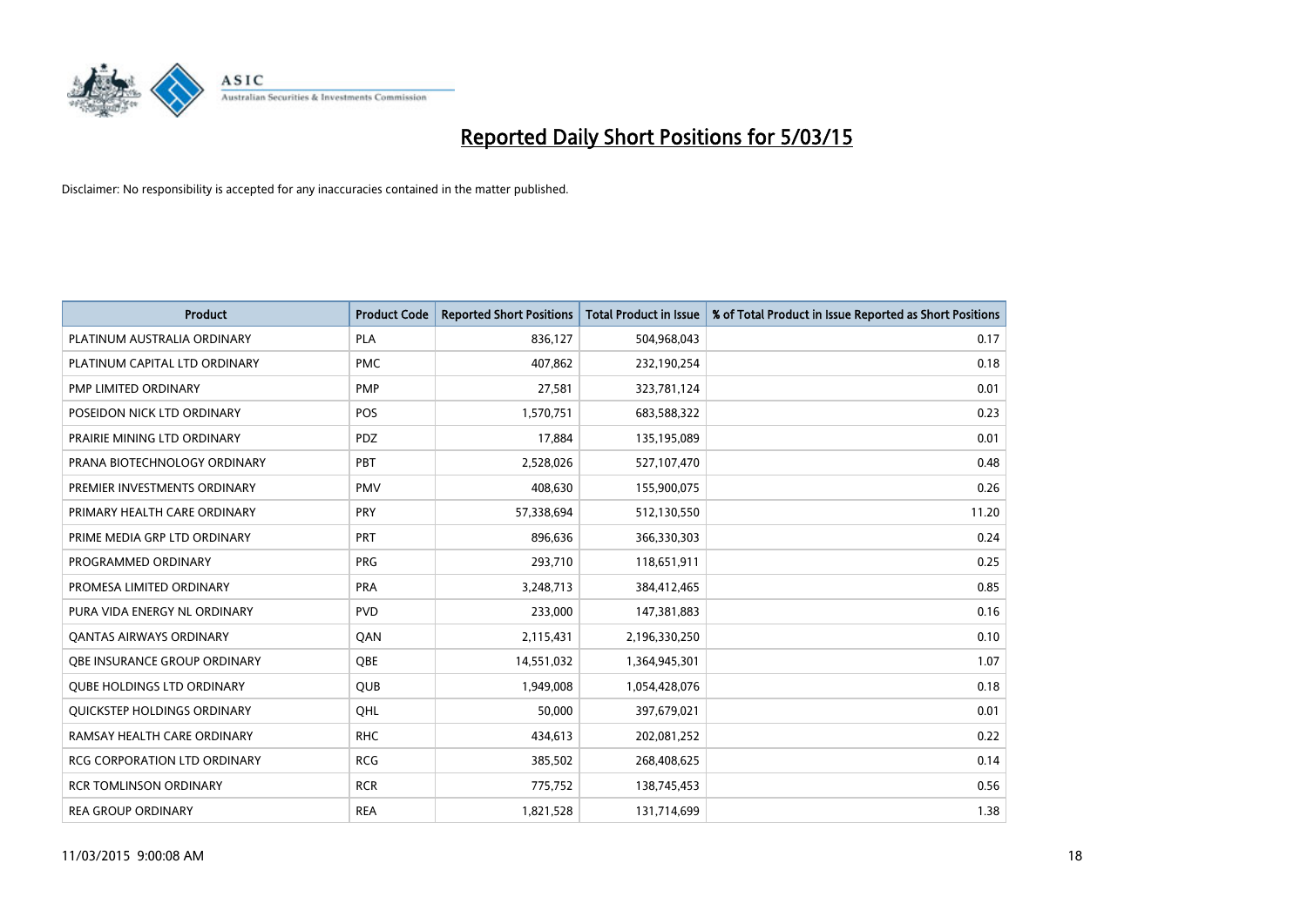

| Product                            | <b>Product Code</b> | <b>Reported Short Positions</b> | <b>Total Product in Issue</b> | % of Total Product in Issue Reported as Short Positions |
|------------------------------------|---------------------|---------------------------------|-------------------------------|---------------------------------------------------------|
| RECALL HOLDINGS LTD ORDINARY       | <b>REC</b>          | 447,224                         | 313,674,711                   | 0.14                                                    |
| RECKON LIMITED ORDINARY            | <b>RKN</b>          | 1,404,356                       | 112,084,762                   | 1.25                                                    |
| RED 5 LIMITED ORDINARY             | <b>RED</b>          | 174,739                         | 759,451,008                   | 0.02                                                    |
| <b>RED FORK ENERGY ORDINARY</b>    | <b>RFE</b>          | 112,160                         | 501,051,719                   | 0.02                                                    |
| REDBANK ENERGY LTD ORDINARY        | <b>AEJ</b>          | 13                              | 786,287                       | 0.00                                                    |
| REGIONAL EXPRESS ORDINARY          | <b>REX</b>          | 31,029                          | 110,154,375                   | 0.03                                                    |
| REGIS HEALTHCARE LTD ORDINARY      | <b>REG</b>          | 227,295                         | 300, 345, 797                 | 0.08                                                    |
| REGIS RESOURCES ORDINARY           | <b>RRL</b>          | 34,616,515                      | 499,781,595                   | 6.93                                                    |
| RESMED INC CDI 10:1                | <b>RMD</b>          | 4,526,023                       | 1,403,838,170                 | 0.32                                                    |
| <b>RESOLUTE MINING ORDINARY</b>    | <b>RSG</b>          | 5,151,639                       | 641,189,223                   | 0.80                                                    |
| RESOURCE GENERATION ORDINARY       | <b>RES</b>          | 1                               | 581,380,338                   | 0.00                                                    |
| RETAIL FOOD GROUP ORDINARY         | <b>RFG</b>          | 4,615,696                       | 160,321,903                   | 2.88                                                    |
| REX MINERALS LIMITED ORDINARY      | <b>RXM</b>          | 818,031                         | 220,519,784                   | 0.37                                                    |
| <b>RHIPE LTD ORDINARY</b>          | <b>RHP</b>          | 137                             | 132,799,948                   | 0.00                                                    |
| <b>RIDLEY CORPORATION ORDINARY</b> | <b>RIC</b>          | 43,651                          | 307,817,071                   | 0.01                                                    |
| RIO TINTO LIMITED ORDINARY         | <b>RIO</b>          | 5,725,036                       | 435,758,720                   | 1.31                                                    |
| ROC OIL COMPANY ORDINARY           | <b>ROC</b>          | 359,692                         | 687,618,400                   | 0.05                                                    |
| ROX RESOURCES ORDINARY             | <b>RXL</b>          | 5,523,255                       | 849,673,095                   | 0.65                                                    |
| ROYAL WOLF HOLDINGS ORDINARY       | <b>RWH</b>          | 181,790                         | 100,387,052                   | 0.18                                                    |
| SAI GLOBAL LIMITED ORDINARY        | SAI                 | 781,172                         | 211,761,727                   | 0.37                                                    |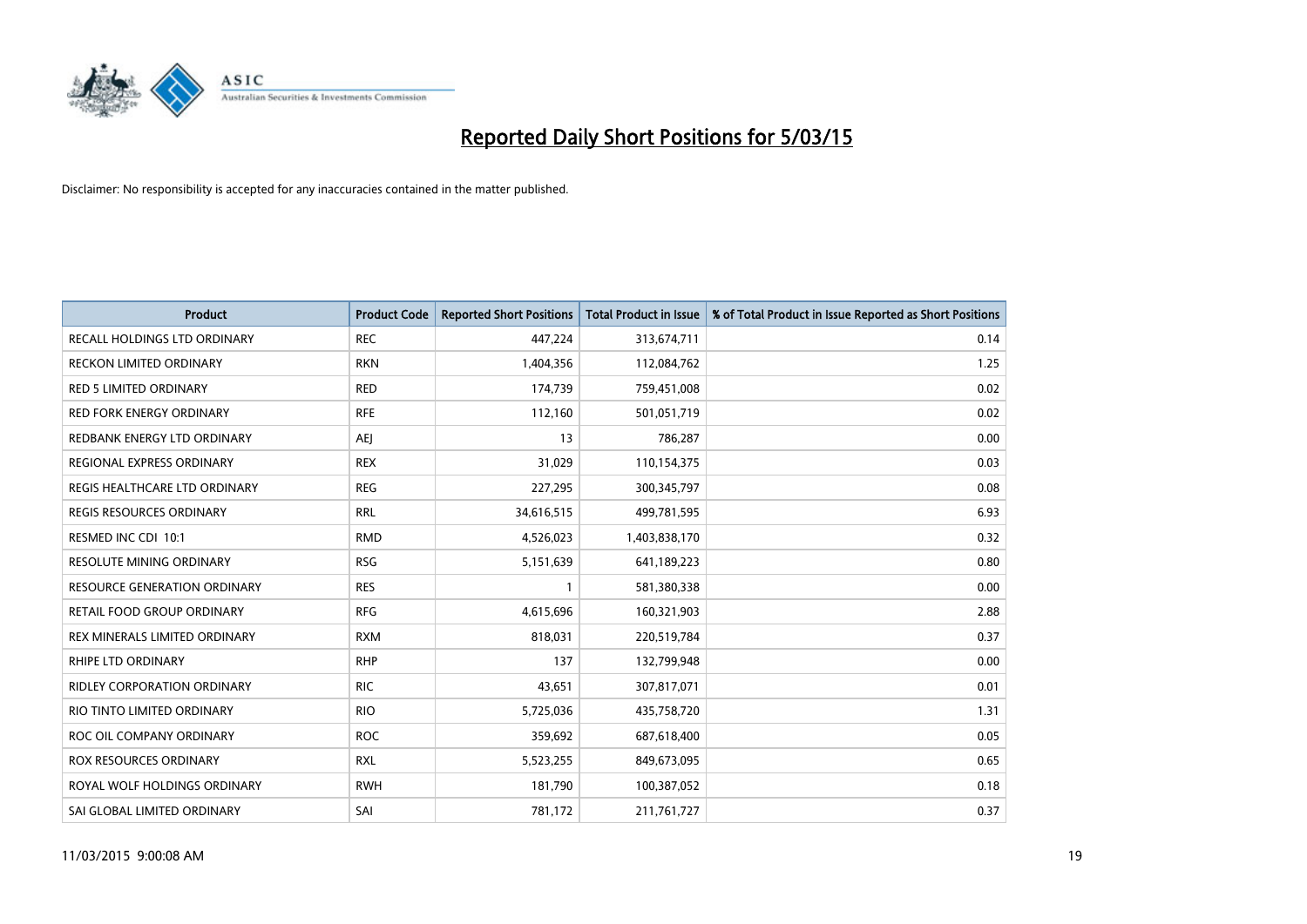

| <b>Product</b>                        | <b>Product Code</b> | <b>Reported Short Positions</b> | <b>Total Product in Issue</b> | % of Total Product in Issue Reported as Short Positions |
|---------------------------------------|---------------------|---------------------------------|-------------------------------|---------------------------------------------------------|
| SALMAT LIMITED ORDINARY               | <b>SLM</b>          | 10,907                          | 159,812,799                   | 0.01                                                    |
| SAMSON OIL & GAS LTD ORDINARY         | SSN                 | 2,880,820                       | 2,837,782,022                 | 0.10                                                    |
| SANDFIRE RESOURCES ORDINARY           | <b>SFR</b>          | 3,732,479                       | 156,428,011                   | 2.39                                                    |
| SANTOS LTD ORDINARY                   | <b>STO</b>          | 29,221,808                      | 982,404,167                   | 2.97                                                    |
| SARACEN MINERAL ORDINARY              | <b>SAR</b>          | 1,721,431                       | 792,784,738                   | 0.22                                                    |
| SCA PROPERTY GROUP STAPLED SECURITIES | SCP                 | 17,013,137                      | 650,839,582                   | 2.61                                                    |
| <b>SCENTRE GRP STAPLED</b>            | <b>SCG</b>          | 12,721,152                      | 5,324,296,678                 | 0.24                                                    |
| SEDGMAN LIMITED ORDINARY              | <b>SDM</b>          | 1,128,550                       | 227,059,277                   | 0.50                                                    |
| SEEK LIMITED ORDINARY                 | <b>SEK</b>          | 12,040,828                      | 342,629,192                   | 3.51                                                    |
| SELECT HARVESTS ORDINARY              | <b>SHV</b>          | 1,123,046                       | 70,940,874                    | 1.58                                                    |
| SENEX ENERGY LIMITED ORDINARY         | <b>SXY</b>          | 101,403,416                     | 1,149,657,377                 | 8.82                                                    |
| SEVEN GROUP HOLDINGS ORDINARY         | <b>SVW</b>          | 8,375,935                       | 296,260,281                   | 2.83                                                    |
| SEVEN WEST MEDIA LTD ORDINARY         | SWM                 | 45,296,047                      | 999,160,872                   | 4.53                                                    |
| SEYMOUR WHYTE LTD ORDINARY            | SWL                 | 9,380                           | 87,647,595                    | 0.01                                                    |
| SG FLEET GROUP LTD ORDINARY           | SGF                 | 298,008                         | 242,691,826                   | 0.12                                                    |
| SHINE CORPORATE ORDINARY              | SHI                 | 26,491                          | 172,400,081                   | 0.02                                                    |
| SIGMA PHARMACEUTICAL ORDINARY         | <b>SIP</b>          | 22,936,778                      | 1,093,424,867                 | 2.10                                                    |
| SILEX SYSTEMS ORDINARY                | <b>SLX</b>          | 6,728,477                       | 170,467,339                   | 3.95                                                    |
| SILVER CHEF LIMITED ORDINARY          | SIV                 | 10,529                          | 29,640,865                    | 0.04                                                    |
| SILVER LAKE RESOURCE ORDINARY         | <b>SLR</b>          | 20,277,160                      | 503,233,971                   | 4.03                                                    |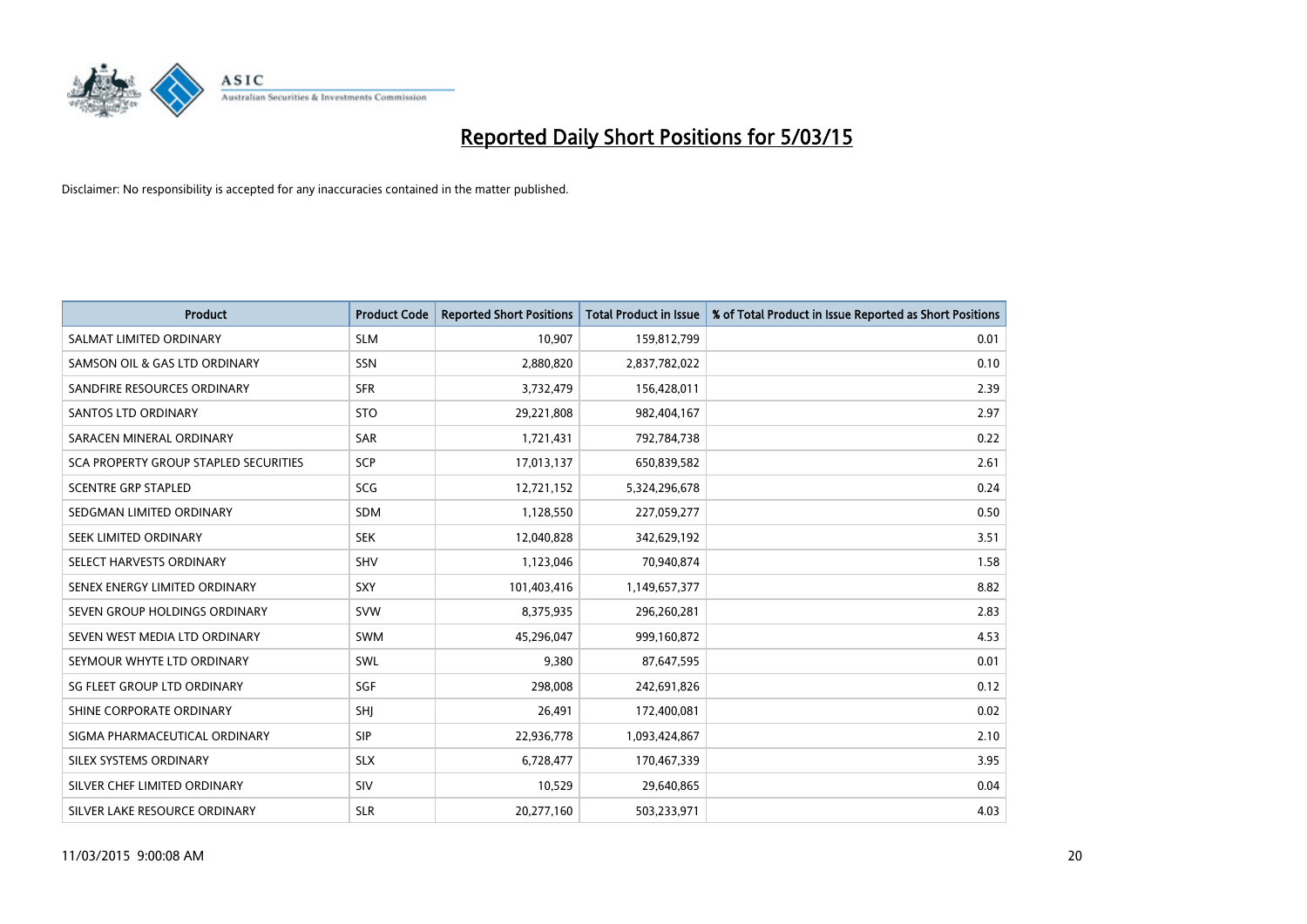

| <b>Product</b>                           | <b>Product Code</b> | <b>Reported Short Positions</b> | <b>Total Product in Issue</b> | % of Total Product in Issue Reported as Short Positions |
|------------------------------------------|---------------------|---------------------------------|-------------------------------|---------------------------------------------------------|
| SIMONDS GRP LTD ORDINARY                 | <b>SIO</b>          | 656,557                         | 151,412,268                   | 0.43                                                    |
| SIMS METAL MGMT LTD ORDINARY             | SGM                 | 17,839,972                      | 204,755,878                   | 8.71                                                    |
| SINGAPORE TELECOMM. CHESS DEPOSITARY INT | SGT                 | 4,872,068                       | 130,397,705                   | 3.74                                                    |
| SINO GAS ENERGY ORDINARY                 | <b>SEH</b>          | 11,169,235                      | 1,544,247,358                 | 0.72                                                    |
| SIRIUS RESOURCES NL ORDINARY             | <b>SIR</b>          | 18,072,254                      | 341,638,269                   | 5.29                                                    |
| SIRTEX MEDICAL ORDINARY                  | <b>SRX</b>          | 54,946                          | 56,530,231                    | 0.10                                                    |
| SKILLED GROUP LTD ORDINARY               | <b>SKE</b>          | 4,216,188                       | 235,898,291                   | 1.79                                                    |
| SKY NETWORK ORDINARY                     | <b>SKT</b>          | 391,380                         | 389,139,785                   | 0.10                                                    |
| SKYCITY ENT GRP LTD ORDINARY             | <b>SKC</b>          | 10,377,448                      | 587,472,741                   | 1.77                                                    |
| <b>SLATER &amp; GORDON ORDINARY</b>      | SGH                 | 4,668,417                       | 208,695,621                   | 2.24                                                    |
| SMS MANAGEMENT. ORDINARY                 | SMX                 | 1,390,087                       | 69,318,017                    | 2.01                                                    |
| SONIC HEALTHCARE ORDINARY                | SHL                 | 4,312,119                       | 401,401,556                   | 1.07                                                    |
| SOUL PATTINSON (W.H) ORDINARY            | SOL                 | 23,531                          | 239,395,320                   | 0.01                                                    |
| SPARK INFRASTRUCTURE STAPLED US PROHIBT. | SKI                 | 38,547,465                      | 1,466,360,128                 | 2.63                                                    |
| SPARK NEW ZEALAND ORDINARY               | <b>SPK</b>          | 8,436,858                       | 1,834,775,347                 | 0.46                                                    |
| SPDR 200 FUND ETF UNITS                  | <b>STW</b>          | 54.486                          | 47,705,598                    | 0.11                                                    |
| SPECIALTY FASHION ORDINARY               | <b>SFH</b>          | 31,994                          | 192,236,121                   | 0.02                                                    |
| SPOTLESS GRP HLD LTD ORDINARY            | <b>SPO</b>          | 32,958,649                      | 1,098,290,178                 | 3.00                                                    |
| ST BARBARA LIMITED ORDINARY              | <b>SBM</b>          | 7,275,930                       | 495,102,525                   | 1.47                                                    |
| STARPHARMA HOLDINGS ORDINARY             | SPL                 | 9,108,194                       | 319,138,501                   | 2.85                                                    |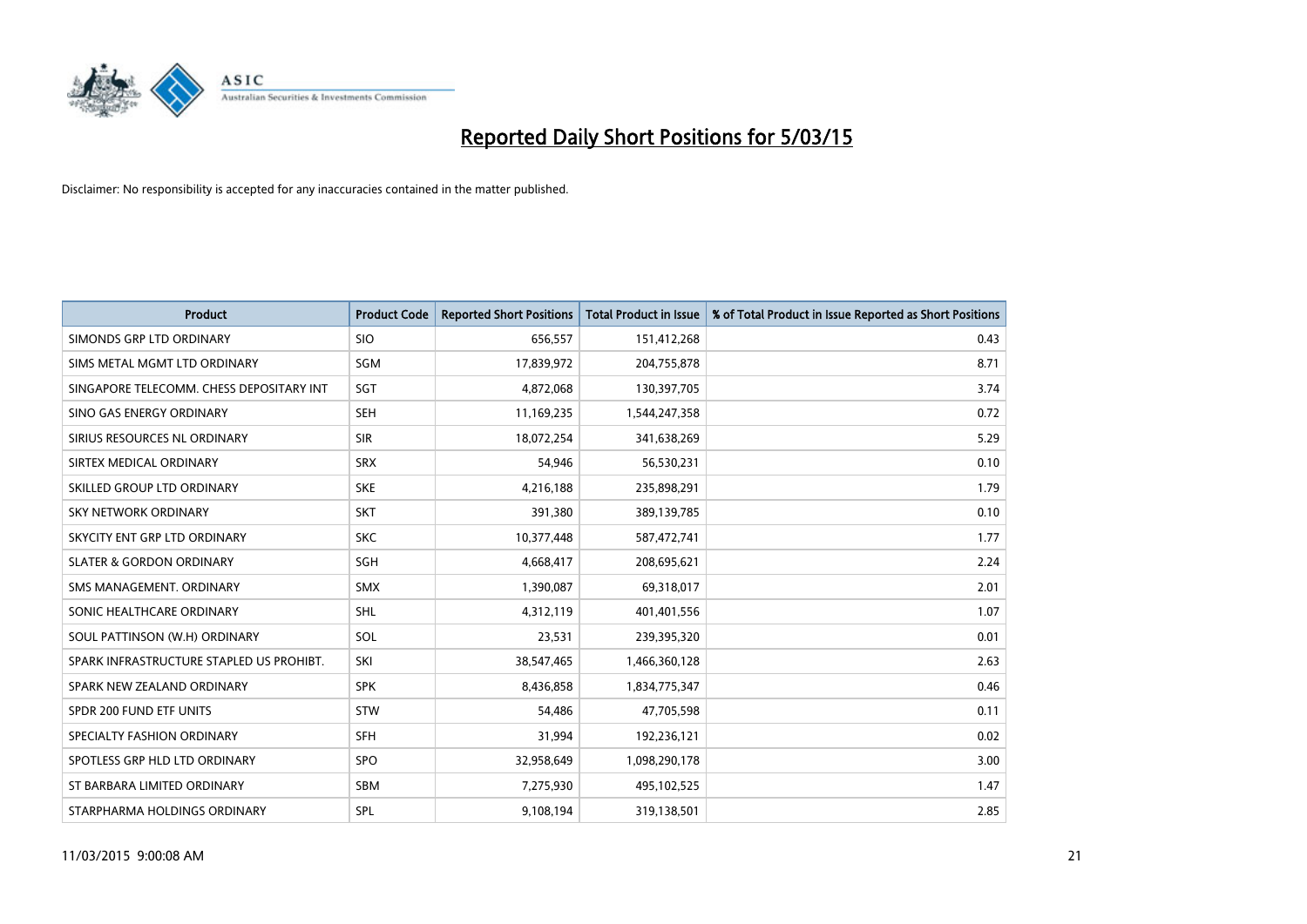

| <b>Product</b>                   | <b>Product Code</b> | <b>Reported Short Positions</b> | <b>Total Product in Issue</b> | % of Total Product in Issue Reported as Short Positions |
|----------------------------------|---------------------|---------------------------------|-------------------------------|---------------------------------------------------------|
| STEADFAST GROUP LTD ORDINARY     | <b>SDF</b>          | 17,231,036                      | 649,387,789                   | 2.65                                                    |
| STHN CROSS MEDIA ORDINARY        | <b>SXL</b>          | 26,339,325                      | 732,319,622                   | 3.60                                                    |
| STOCKLAND UNITS/ORD STAPLED      | SGP                 | 6,266,873                       | 2,361,717,862                 | 0.27                                                    |
| STRAITS RES LTD. ORDINARY        | <b>SRQ</b>          | 20,212                          | 1,217,730,293                 | 0.00                                                    |
| STW COMMUNICATIONS ORDINARY      | SGN                 | 12,052,189                      | 409,699,000                   | 2.94                                                    |
| SUNCORP GROUP LTD ORDINARY       | <b>SUN</b>          | 6,283,311                       | 1,286,600,980                 | 0.49                                                    |
| SUNDANCE ENERGY ORDINARY         | <b>SEA</b>          | 5,108,157                       | 549,295,839                   | 0.93                                                    |
| SUNDANCE RESOURCES ORDINARY      | SDL                 | 87,082,933                      | 3,110,250,938                 | 2.80                                                    |
| SUNLAND GROUP LTD ORDINARY       | <b>SDG</b>          | 123,011                         | 181,710,087                   | 0.07                                                    |
| SUPER RET REP LTD ORDINARY       | <b>SUL</b>          | 14,432,785                      | 197,030,571                   | 7.33                                                    |
| SURFSTITCH GROUP LTD ORDINARY    | <b>SRF</b>          | 4,100,445                       | 214,101,735                   | 1.92                                                    |
| <b>SWICK MINING ORDINARY</b>     | <b>SWK</b>          | 65,000                          | 217,643,703                   | 0.03                                                    |
| SYD AIRPORT STAPLED US PROHIBIT. | <b>SYD</b>          | 22,156,030                      | 2,216,216,041                 | 1.00                                                    |
| SYRAH RESOURCES ORDINARY         | <b>SYR</b>          | 6,134,102                       | 164,210,076                   | 3.74                                                    |
| <b>TABCORP HOLDINGS LTD NEW</b>  | <b>TAHN</b>         | 26,039                          | 38,509,097                    | 0.07                                                    |
| TABCORP HOLDINGS LTD ORDINARY    | <b>TAH</b>          | 11,030,349                      | 765,652,364                   | 1.44                                                    |
| TALISMAN MINING ORDINARY         | <b>TLM</b>          | $\mathbf{1}$                    | 131,538,627                   | 0.00                                                    |
| TAP OIL LIMITED ORDINARY         | <b>TAP</b>          | 257,792                         | 243,186,639                   | 0.11                                                    |
| TASSAL GROUP LIMITED ORDINARY    | <b>TGR</b>          | 189,348                         | 146,897,115                   | 0.13                                                    |
| TATTS GROUP LTD ORDINARY         | <b>TTS</b>          | 20,478,437                      | 1,445,759,948                 | 1.42                                                    |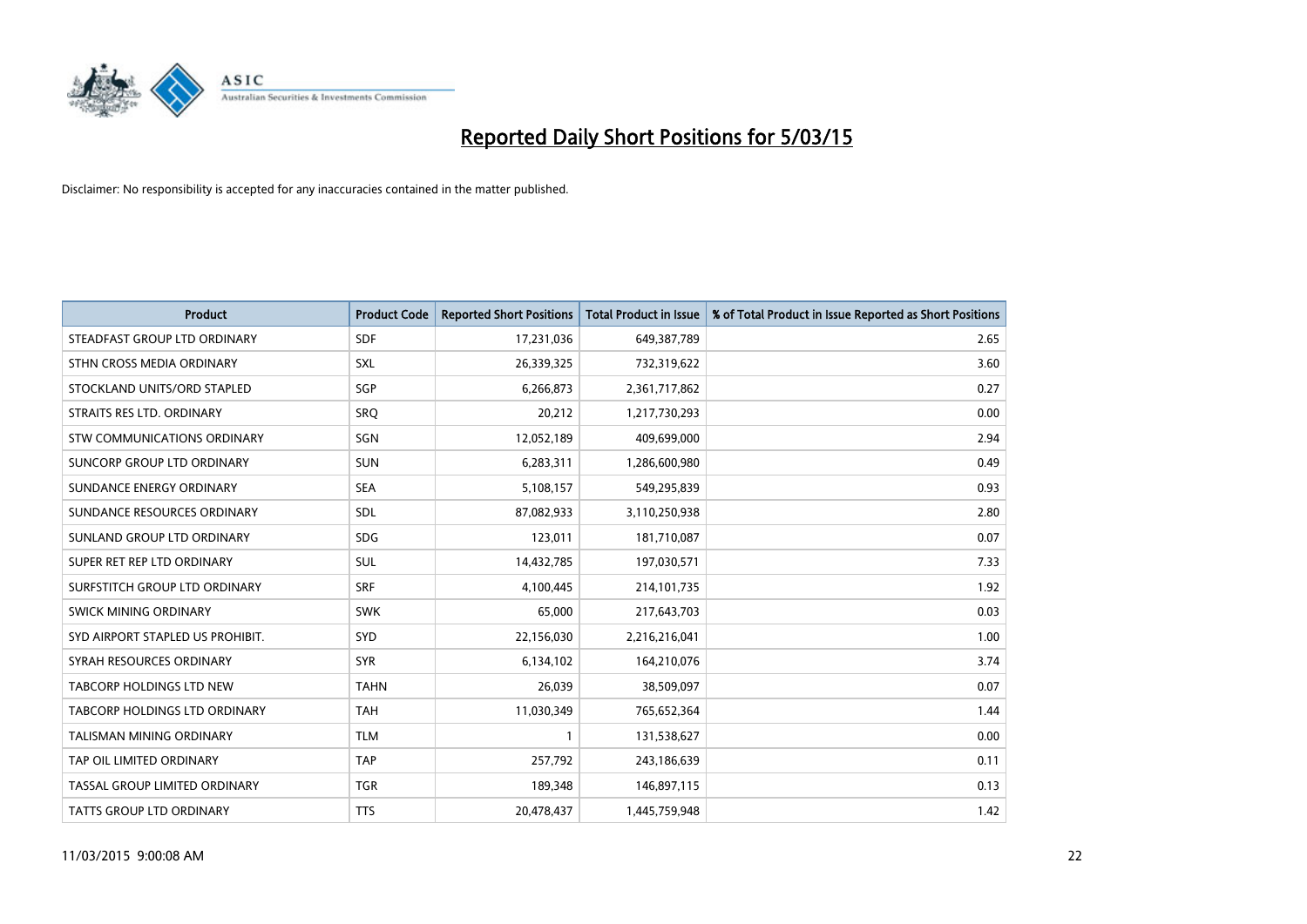

| <b>Product</b>                       | <b>Product Code</b> | <b>Reported Short Positions</b> | <b>Total Product in Issue</b> | % of Total Product in Issue Reported as Short Positions |
|--------------------------------------|---------------------|---------------------------------|-------------------------------|---------------------------------------------------------|
| <b>TECHNOLOGY ONE ORDINARY</b>       | <b>TNE</b>          | 2,501,669                       | 309,209,455                   | 0.81                                                    |
| TELSTRA CORPORATION, ORDINARY        | <b>TLS</b>          | 29,141,014                      | 12,225,655,836                | 0.24                                                    |
| TEN NETWORK HOLDINGS ORDINARY        | <b>TEN</b>          | 138,190,140                     | 2,630,984,596                 | 5.25                                                    |
| TERANGA GOLD CORP CDI 1:1            | <b>TGZ</b>          | 1,374                           | 71,141,662                    | 0.00                                                    |
| TFS CORPORATION LTD ORDINARY         | <b>TFC</b>          | 14,918,137                      | 326,983,445                   | 4.56                                                    |
| THE PAS GROUP LTD ORDINARY           | <b>PGR</b>          | 8,478                           | 136,690,860                   | 0.01                                                    |
| THE REJECT SHOP ORDINARY             | <b>TRS</b>          | 1,528,557                       | 28,844,648                    | 5.30                                                    |
| THINK CHILDCARE EDU ORDINARY         | <b>TNK</b>          | 500,000                         | 39,600,000                    | 1.26                                                    |
| THORN GROUP LIMITED ORDINARY         | <b>TGA</b>          | 22,207                          | 151,337,839                   | 0.01                                                    |
| <b>TIGER RESOURCES ORDINARY</b>      | <b>TGS</b>          | 7,242,940                       | 1,143,541,406                 | 0.63                                                    |
| TOLL HOLDINGS LTD ORDINARY           | <b>TOL</b>          | 2,861,774                       | 717,437,878                   | 0.40                                                    |
| TORO ENERGY LIMITED ORDINARY         | <b>TOE</b>          |                                 | 1,903,769,581                 | 0.00                                                    |
| <b>TOWER LIMITED ORDINARY</b>        | <b>TWR</b>          | 793                             | 178,145,130                   | 0.00                                                    |
| <b>TOX FREE SOLUTIONS ORDINARY</b>   | <b>TOX</b>          | 411,759                         | 133,752,359                   | 0.31                                                    |
| TPG TELECOM LIMITED ORDINARY         | <b>TPM</b>          | 15,197,843                      | 793,808,141                   | 1.91                                                    |
| TRADE ME GROUP ORDINARY              | <b>TME</b>          | 4,158,621                       | 396,830,595                   | 1.05                                                    |
| TRANSFIELD SERVICES ORDINARY         | <b>TSE</b>          | 5,677,007                       | 512,457,716                   | 1.11                                                    |
| TRANSPACIFIC INDUST. ORDINARY        | <b>TPI</b>          | 85,974,885                      | 1,579,699,505                 | 5.44                                                    |
| TRANSURBAN GROUP TRIPLE STAPLED SEC. | <b>TCL</b>          | 9,373,069                       | 1,914,461,916                 | 0.49                                                    |
| <b>TREASURY GROUP ORDINARY</b>       | <b>TRG</b>          | 121,571                         | 27,604,144                    | 0.44                                                    |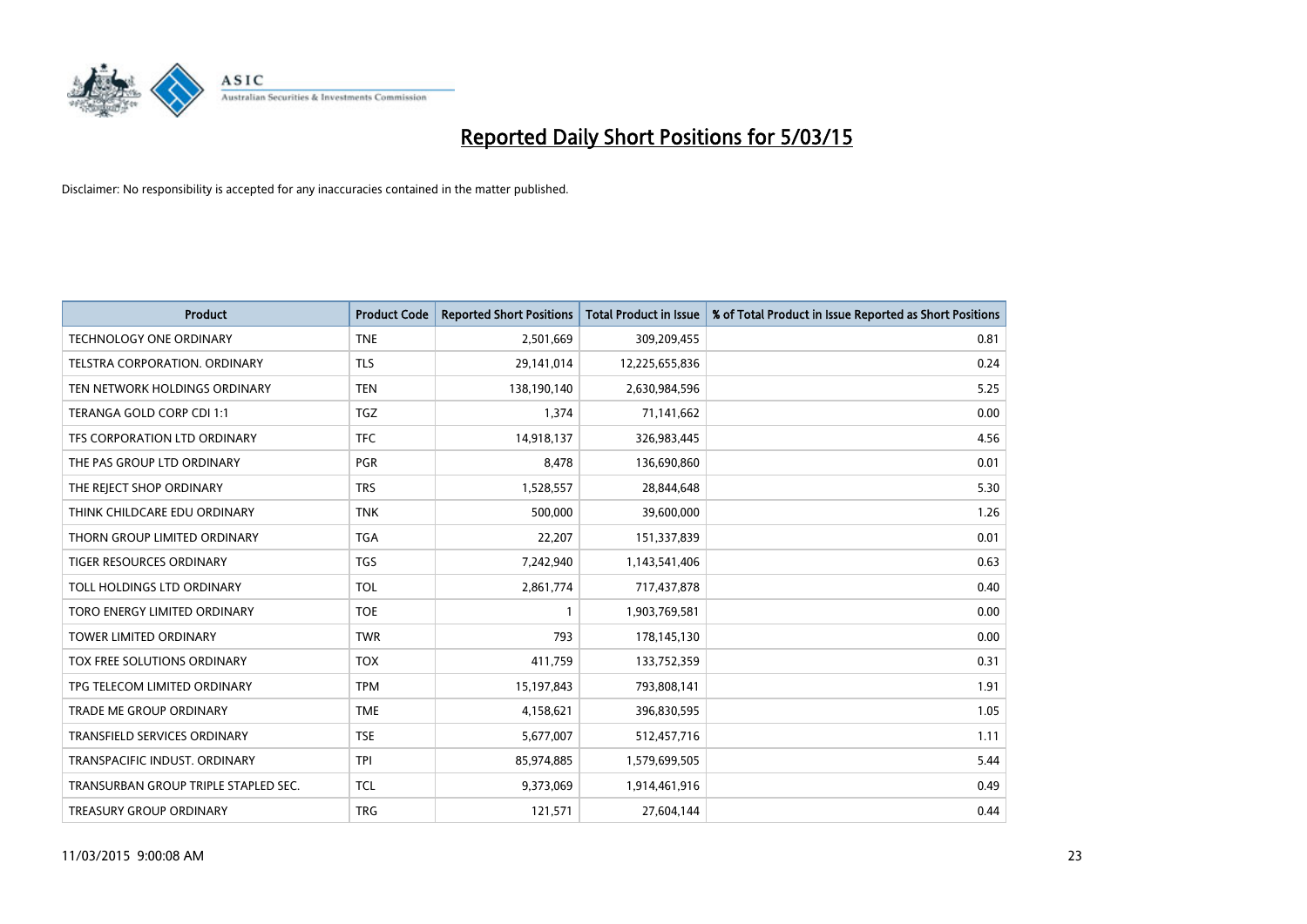

| <b>Product</b>                    | <b>Product Code</b> | <b>Reported Short Positions</b> | <b>Total Product in Issue</b> | % of Total Product in Issue Reported as Short Positions |
|-----------------------------------|---------------------|---------------------------------|-------------------------------|---------------------------------------------------------|
| TREASURY WINE ESTATE ORDINARY     | <b>TWE</b>          | 12,382,276                      | 651,261,403                   | 1.90                                                    |
| TROY RESOURCES LTD ORDINARY       | <b>TRY</b>          | 4,167,513                       | 195,265,161                   | 2.13                                                    |
| UGL LIMITED ORDINARY              | UGL                 | 18,979,177                      | 166,511,240                   | 11.40                                                   |
| UNILIFE CORPORATION CDI 6:1       | <b>UNS</b>          | 120,000                         | 267,390,162                   | 0.04                                                    |
| UNITY MINING LTD ORDINARY         | <b>UML</b>          | 320,000                         | 1,140,312,866                 | 0.03                                                    |
| <b>UXC LIMITED ORDINARY</b>       | <b>UXC</b>          | 1,099,983                       | 331,590,518                   | 0.33                                                    |
| <b>VEDA GROUP LTD ORDINARY</b>    | <b>VED</b>          | 10,763,582                      | 842,055,406                   | 1.28                                                    |
| VILLAGE ROADSHOW LTD ORDINARY     | <b>VRL</b>          | 2,039,972                       | 159,515,151                   | 1.28                                                    |
| VIRGIN AUS HLDG LTD ORDINARY      | <b>VAH</b>          | 31,496,917                      | 3,524,912,131                 | 0.89                                                    |
| <b>VIRTUS HEALTH LTD ORDINARY</b> | <b>VRT</b>          | 4,853,752                       | 79,885,938                    | 6.08                                                    |
| VISION EYE INSTITUTE ORDINARY     | <b>VEI</b>          | 1,588,254                       | 179,085,861                   | 0.89                                                    |
| <b>VOCATION LTD ORDINARY</b>      | <b>VET</b>          | 6,600,223                       | 230,000,000                   | 2.87                                                    |
| <b>VOCUS COMMS LTD ORDINARY</b>   | <b>VOC</b>          | 5,512,918                       | 105,441,949                   | 5.23                                                    |
| WAM CAPITAL LIMITED ORDINARY      | <b>WAM</b>          | 220                             | 345,405,201                   | 0.00                                                    |
| WARRNAMBOOL CHEESE ORDINARY       | <b>WCB</b>          | 19                              | 56,098,797                    | 0.00                                                    |
| WATPAC LIMITED ORDINARY           | <b>WTP</b>          | 4,252,353                       | 189,258,397                   | 2.25                                                    |
| <b>WDS LIMITED ORDINARY</b>       | <b>WDS</b>          | 68,264                          | 144,740,614                   | 0.05                                                    |
| WEBJET LIMITED ORDINARY           | <b>WEB</b>          | 1,257,942                       | 80,397,959                    | 1.56                                                    |
| WESFARMERS LIMITED ORDINARY       | <b>WES</b>          | 7,834,528                       | 1,123,752,517                 | 0.70                                                    |
| WESTERN AREAS LTD ORDINARY        | <b>WSA</b>          | 2,895,591                       | 232,580,131                   | 1.24                                                    |